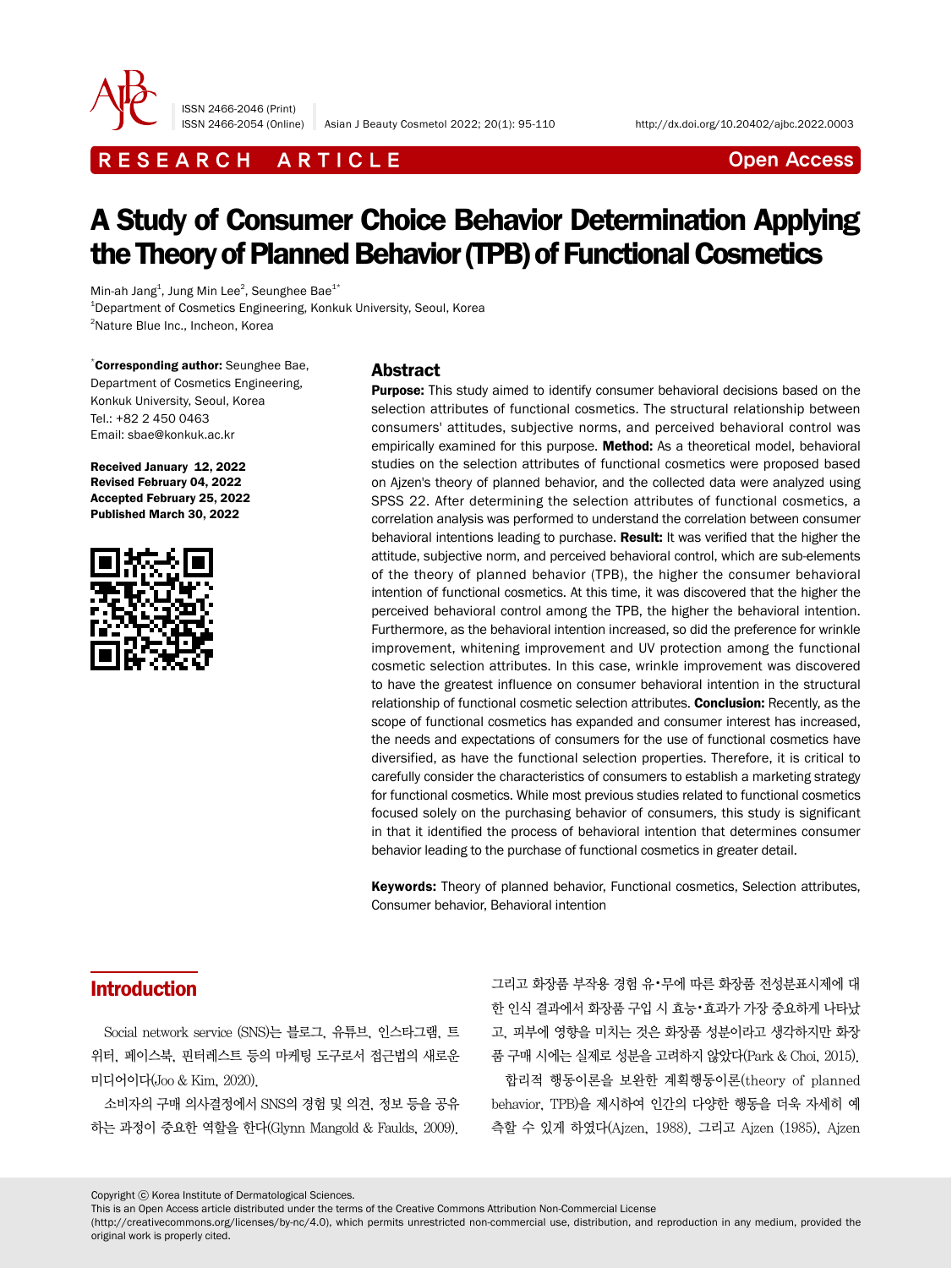(1988), Ajzen (1991)은 비의지적인 행동을 설명하기 위해 개인의 의 지적인 행동을 포함한 계획된 행동이론을 제안하였다.

계획된 행동이론은 합리적 행동이론에서 행동의도에 영향을 미치 는 태도와 주관적인 규범 및 비의지적 요소인 지각된 통제(perceived behavioral control)라는 변수를 추가적으로 제시하여 행동의도에 대 한 설명력을 증가시켰다(Doll & Ajzen, 1992).

또한 개인의 신념과 태도를 행동으로 바로 옮겨질 수 있는 것을 의 미하는 행동의도는(Qu & Lee, 2020), 개인의 태도와 행동이 개인의 주관을 바탕으로 이어지는 중간적 변수이다(Choi, 2004).

소비자의 의식적 계획이라고 행동의도를 정의하였고, 개인의 규범 과 평가로부터 만들어진 의도를 가지고 행동을 특정하게 수행하기 위 한 노력을 한다고 하였다(Goode & Harris, 2007). Ajzen (1991)이 제시한 개인이 사물에 대한 생각에 따른 주관적 규범 및 태도, 지각 된 행동통제가 직접 또는 간접적으로 계획행동이론이 미치는 영향을 가정한 것을 이후로 인간 행동을 다양하게 이해하는데 지금까지 널리 적용되어져 왔고(Lee & Sohn, 2017), 계획된 행동이론에 대한 또 하 나의 메타분석 연구의 흐름은 어떤 상황에서 이론의 조절효과분석을 통해 행동 예측 타당도가 높아지는가를 분석해 보는 것으로 알 수 있 다(McEachan et al., 2011).

기능성 화장품은 의약품과 화장품의 가운데 성질을 갖고 있고 피 부에 생리활성 향상을 하는 성분을 포함하고 있을 뿐만 아니라 인체 내 생리활성 작용이 일반 화장품보다 강하지만 그 작용이 의약품보다 는 약하다고 밝혀져 있다(Nam et al., 2021).

선행연구에서는 미백제, 주름개선, 자외선 차단제가 국내 화장품 시장의 제품 유형을 주로 이루고 있고 그에 대한 중요성이 부각되고 있고(Kim & Hwang, 2011), 기능성화장품이란 식약처 정의에 따르 면 피부 미백 및 주름개선에 도움을 주는 화장품, 자외선으로부터 피 부를 보호해주는 화장품, 모발색상 제거 변화 및 제거뿐만 아니라 영 양공급에 도움을 주는 헤어 제품 등에 개선하거나 방지하는데에 도움 을 주는 제품 중 해당되는 화장품으로 2017년 화장품법 제2조 2항에 총리령으로 정해져 있는 것을 말한다(Kwon, 2018).

최근 선행연구에서 피부 트러블 증상을 미세먼지로부터 불편함을 느끼면서 이에 대처하기 위해 안티폴루션 화장품 사용을 적극적으로 소비하는 것으로 나타났다(Lee, 2018). 그리고 미백성분에 대한 기능 성 화장품 선행논문에서 발암물질 및 피부질환으로 알려진 히드로퀴 논을 생성하는 알부틴이 국내 온•오프라인으로 판매되는 미백 기능 성 화장품에 알부틴이 함유된 40건을 대상으로 히드로퀴논과 살균보 존제 21종에 대하여 함량 및 실태조사의 선행연구 결과 히드로퀴논 은 9건, 살균보존제는 40건 중 20건이 나타났고, 그리고 검출된 살균 보존제는 화장품을 사용 및 장기간 보관 시 미생물의 오염을 방지하 기 위해 필요하지만 독성 및 피부 자극 등의 안정성 문제가 야기되고 있다(Cho et al., 2019).

제품을 선택할 때 소비자가 중요시하는 선택속성은 사용한 후 에 지각되는 만족도와 중요도에 따른 속성을 의미한다(Keeney & Raiffa, 1993). 제품의 소비에서 추구하는 동기와 서로 다른 목표는 소비자로의 구매의사결정과정에서 대안의 평가차이를 만들며, 이와 같이 제품선택에 있어 소비자에게 중요한 역할을 하는데 소비에 필요 한 자원과 소비자의 제품구매에 관련된 연구는 아직 미흡하다. 따라 서 제품의 속성유형별 요구에 따른 각기 다른 감정이 나타나는 제품 평가에 영향을 미치는 마음가짐이 소비자의 감정 상태에 따라 다르 게 나타나고(Choi, 2011), 이와 같이 소비자의 태도를 결정하며 소비 자가 제품이나 서비스 결정에 있어 영향을 미치므로 중요한 속성임을 알 수 있다(Jun et al., 2006).

기능성 화장품 범위가 확대되어 시행 된지 1년이 지났지만 아직까 지 기능성화장품에 대한 인지도는 전반적으로 낮았고, 이와 같이 기 능성 화장품에 대하여 소비자들이 올바른 인식을 가질 수 있도록 하는 방안이 필요한 것으로 나타났다(Kwon, 2018). 연령별 피부 유•수분 지수의 변화는 30대가 7.61, 40대가 7.65, 50대가 6.40 순으로 나타 났고, 여성의 연령별 평균 유분의 값이 30대는 7.75에서 40대에 6.61 로 크게 감소했으며, 연령별 피부착색 지수 변화는 50대, 40대, 30대 순으로 연령이 높아질수록 크게 증가하는 것으로 확인되었다(Kim, 2006).

이와 같이 외모 변화에 대해 느끼는 나이 듦에 수반되는 두려움인 노화불안감은 외모불안감의 의미를 내포하고, 고령화 시대에 들어 젊 은 연령에서도 원하는 기대수명이 길어지며, 강한 삶의 욕구가 나타 남을 알 수 있다(Kang & Kim, 2020). 따라서 피부 고민은 연령에 따 라, 생활환경 및 개인 습관에 따른 기능성 화장품 사용에 대한 소비자 니즈와 기대는 다르게 나타나며, 그에 따른 기능적 선택속성도 다르게 나타나고 있다.

연령별 화장품 브랜드태도에 쇼핑성향이 미치는 영향 연구결과에 서 20대는 용기디자인의 동조적 요인이 높게 나타났고, 기능요인에 서는 충동적 요인이 높게 나타났으며, 30대는 용기디자인의 요인에서 동조적, 계획적 요인이 높게 나타났고, 40대는 용기디자인 요인에서 점포탐색적 요인이 높게 나타났고 50대는 용기디자인 요인에서 동조 적 요인이 가장 높게 나타났다(Lee & Park, 2014).

선행연구에서 선택속성의 구성요소를 살펴보면 Hong (2015), 종 사원, 품질, 브랜드, 서비스 요인으로 구성하였고, Kim et al. (2018) 은 제품 품질, 비용, 브랜드 이미지, 서비스 품질로 구성하였고, Kim (2020)은 품질우수성, 정보성, 편의성, 안전성, 신뢰성으로 구성하여 연구한 바 있다. 이와 같이 그동안 선택속성과 관련한 선행연구들은 대체로 품질, 브랜드, 가격 등 소비자 소비성향에 대한 연구가 대부분 이지만 기능성 화장품의 기능적 선택속성에 대한 행동의도 연구는 미 흡하여 관련 분야에 대한 연구가 필요하고, 소비자의 선택 속성이 계 획행동이론에 미치는 영향에 대한 구조적인 인과관계를 규명하는 연 구들은 거의 이루어지지 않았다. 따라서 기능성 화장품의 선택속성이 행동결정에 미치는 영향에 대해서는 선행연구에서 찾아볼 수 없어 본 연구가 기능성 화장품의 선택속성과 구매행동에 대한 초기 연구가 될 것으로 기대한다.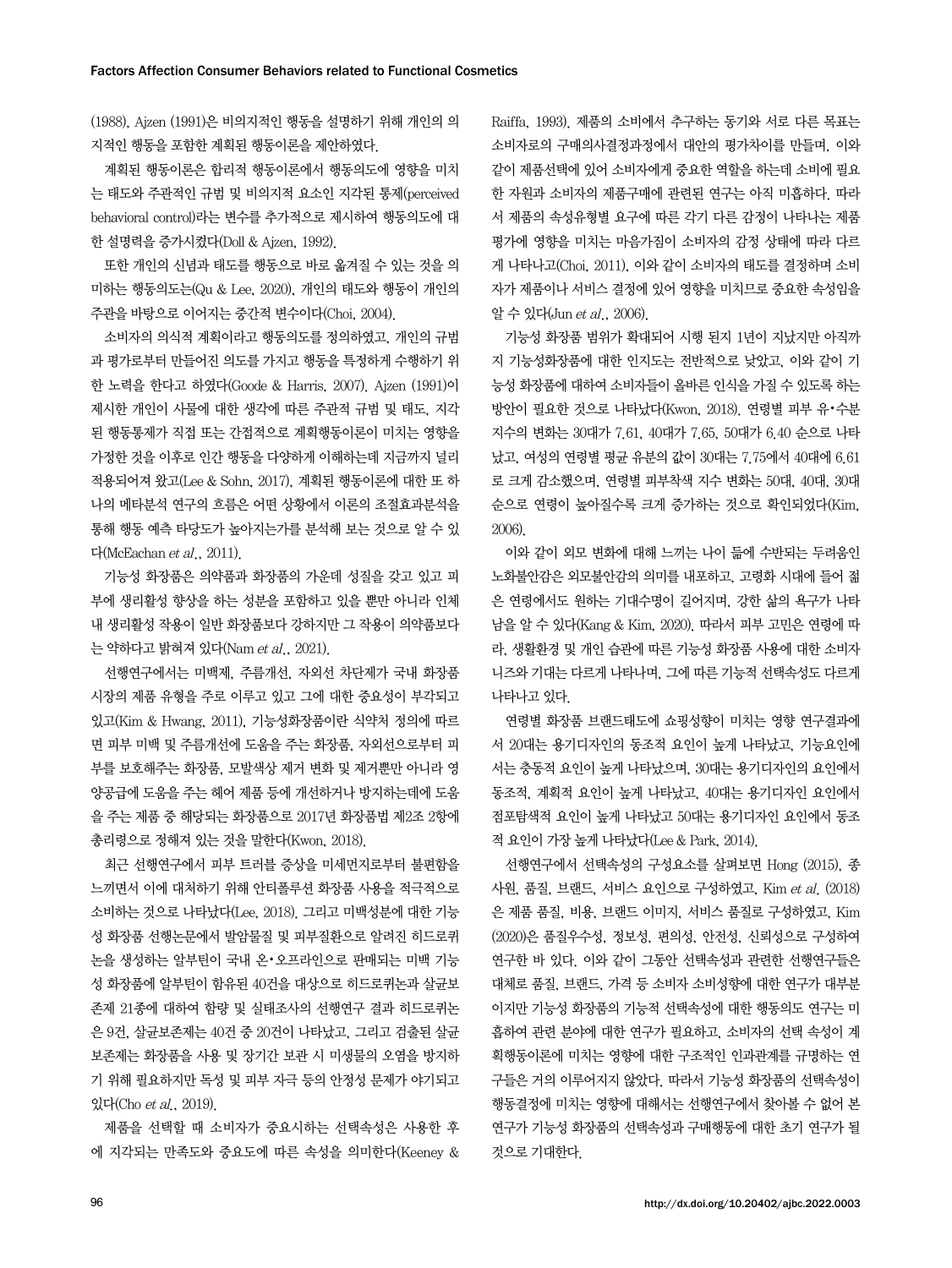

Figure 1. Research model analysis result.

The result of the analysis demonstrate that TPB significantly affects customers behavior intention for these respective selection attributes. Note:  $p$ <0.05,  $\binom{p}{q}$ <0.01,  $\binom{**}{q}$ <0.001. Hypothesis adoption based on CR value. TPB, theory of planned behavior; CR, composite reliability.

본 연구는 기능성 화장품의 선택속성이 행동에 유의한 영향을 미 칠 것이라는 가정 하에 다음의 연구가설을 설정하고 연구를 진행하 였다. 최근 기능성 화장품이 확대되어 구매가 활성화되고 있고, 개인 소비자들의 피부 유형에 맞는 기능성화장품에 대한 구매행동을 이끌 어내기 위한 근거를 마련하기 위함이며, 이를 위해 기능성화장품의 행동프로세스를 통해 기능성 화장품을 인지 후 적합한 행동결정을 이끌어낼 수 있는 소비자 행동을 제시하여 보고자 한다.

### Methods

#### 1. 연구대상 및 자료수집

본 연구의 주제인 기능성화장품의 선택속성이 소비자 행동연구 에 미치는 영향을 알아보기 위해 2021년 12월 2일부터 2022년 12월 13일까지 기능성화장품을 사용한 경험이 있는 30대-40대 주요 소 비자를 대상으로 온라인 서베이를 통해 설문조사를 실시하였다. 총 1,650부의 설문지가 배부되었고 위 설문지 중 분석에 사용되기 어려 운 불성실한 응답자 198부를 제외한 나머지 1,452부를 최종 분석 자 료로 사용하였다.

#### 2. 연구방법 및 가설설정

본 연구는 계획행동이론을 적용하여 태도, 지각된 통제, 주관적 규 범으로 구분하고 행동의도에 미치는 영향과 기능성 화장품 선택속성 하위요인인 주름개선, 미백개선, 복합기능성, 자외선차단의 영향관 계를 분석하기 위해 Figure 1과 같은 연구모형을 설정하였다. 그리고 가설설정은 Ajzen (1991)의 TPB의 행동에 관한 선행연구를 바탕으로 구체적으로 설정한 연구가설은 다음과 같다.

연구가설 1 (H1): 태도는 행동의도에 영향을 미친다.

연구가설 2 (H2): 주관적 규범은 행동의도에 영향을 미친다.

연구가설 3 (H3): 지각된 행동통제(perceived behavioral control)는 행동의도에 영향을 미친다.

연구가설 4 (H4). 행동의도는 기능성 화장품의 주름개선 선택에 영 향을 미친다.

연구가설 5 (H5). 행동의도는 기능성 화장품의 미백개선 선택에 영 향을 미친다.

연구가설 6 (H6). 행동의도는 기능성 화장품의 자외선차단 선택에 영향을 미친다.

연구가설 7 (H7). 행동의도는 기능성 화장품의 복합기능성 선택에 영향을 미친다.

#### 3. 측정도구

본 연구를 위한 설문지의 문항은 계획행동이론, 선택속성, 기능성 화장품에 관한 선행연구의 고찰을 바탕으로 수정, 보완하여 도출하였 다. 선행연구(Kim & Hwang, 2011; Kim & Yoon, 2014)를 참고로 하여 기능성 화장품 기능적 선택속성 총 16문항, 계획행동이론 태도, 주관적 규범, 지각된 행동통제, 행동의도 문항을 각각 5문항(Ajzen, 1991; Heo & Lee, 2016; Park & Chong, 2021)으로 구성하고 조사 대상자가 동의하는 정도를 5점 리커트 척도(1=전혀 그렇지 않다, 3= 보통이다, 5=매우 그렇다)로 측정하였다. 그 외에 인구통계학적 특 성, 일반적 피부인식, 기능성 화장품 구매인식의 문항은 총 18문항으 로 명목척도로 구성하였다.

#### 4. 분석방법

본 연구를 위해 수집된 자료는 Statistical Package for the Social Science (SPSS) WIN 22.0 통계 프로그램(IBM, USA)을 활용해 분석 하였다. 연구대상자의 인구통계학적 특성과 일반적 특성을 분석하기 위해 빈도분석(frequency analysis)을 실시하였고, 측정도구들에 대한 정규성을 파악하고자 기술통계분석을 실시하였다. 그리고 연구에 사 용된 문항의 타당성 검증과 공통요인을 찾아 변수로 활용하기 위한 탐 색적 요인분석(factor analysis)과 신뢰도분석(reliability analysis)을 실시하였고, 탐색적 요인분석에서 확인된 요인들에 대해 확인적 요인 분석을 실시하여 각 측정변수들의 집중 타당성과 잠재변수의 집중 타 당성을 확인하였다. 계획행동이론을 적용한 소비자의 기능성 화장품 선택속성 결정 후 구매로 이어지는 행동결정프로세스 관계를 파악하 기 위해 상관관계분석(correlation analysis)을 실시하였으며 판별타당 성을 파악하기 위하여 AVE 및 개념 신뢰도 분석을 실시하였다.

### Results and Discussion

1. 연구대상자의 일반적 특성 분석

연구대상의 일반적 특성을 파악하기 위해 빈도분석을 실시하였고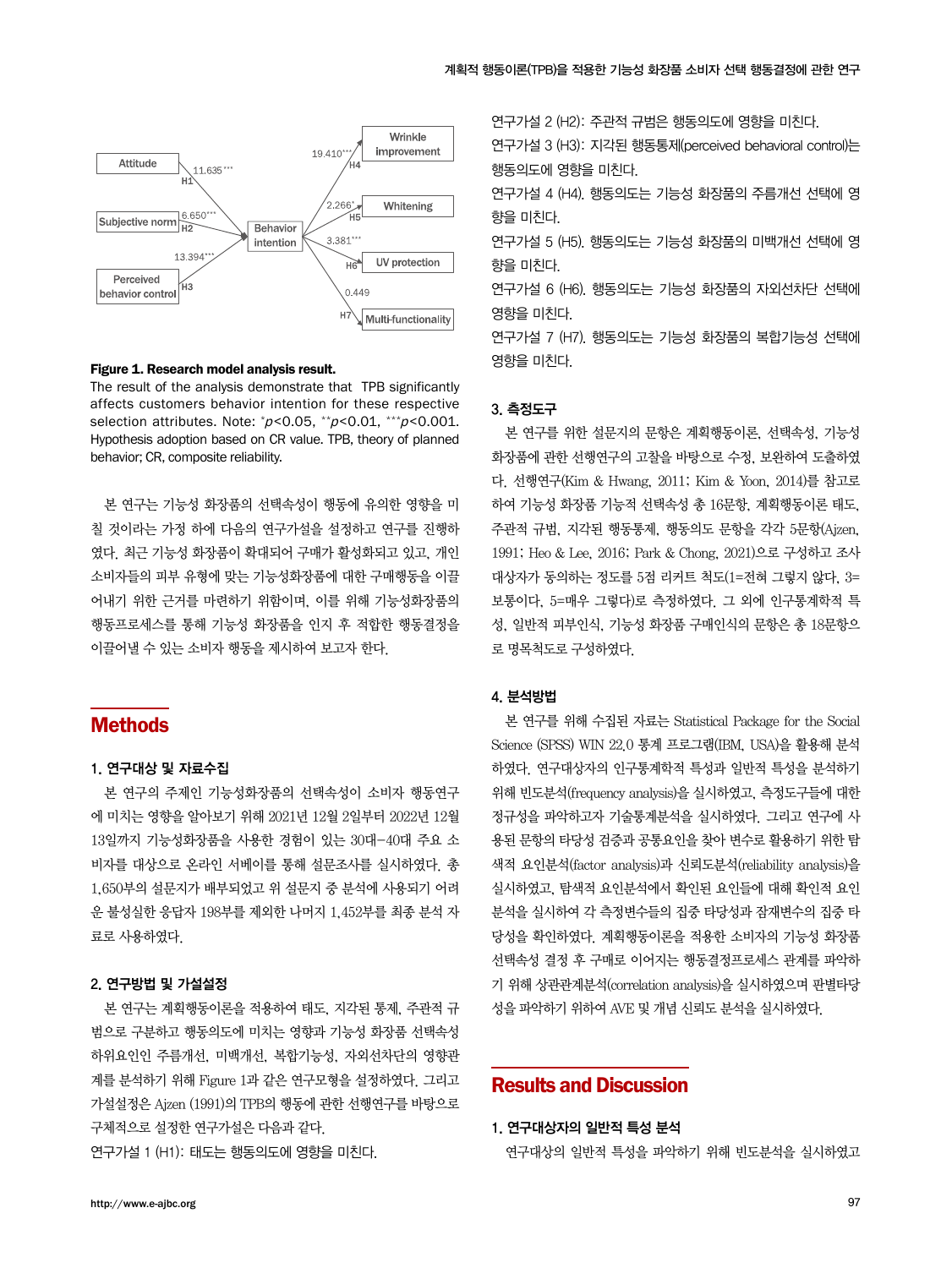그 결과는 Table 1과 같다. 일반적으로 최소표본을 200명 이상으로 확 인적 요인분석을 요구하는데(Hoelter, 1983) 본 연구에서는 총 1,452 명을 분석 대상으로 하여 신뢰성을 충분히 확보하였다. 직업별 분포는 회사원 56.2%, 무직 25.2%, 전문직 8.3%, 자영업 6.6%, 공무원 3.7% 순으로 나타났고 월소득 200만원 이상 300만원 미만 36.4%, 300만원 이상 400만원 미만 19%, 200만원 미만 15.7%, 500만원 이상 12.4%, 소득이 없음 9.9%, 400만원 이상 500만원 미만 6.6%순으로 조사되었 고 거주 지역 분포는 서울 38.8%로 가장 높았고, 부산과 인천 6.2%, 대구 5.8%, 광주 2.5%, 울산 2.1% 순으로 확인되었다.

#### 2. 기능성 화장품 구매 인식 분석

조사 대상자들의 기능성 화장품 구매 인식에 관한 5개 문항의 설문 결과는 Table 2와 같다. 기능성 화장품 중 주로 구매하는 종류로는 피 부 노화방지 제품이 510명(35.1)%, 미백이 336명(23.1%), 태닝 제품 이 264명(18.2%), 민감성, 건성 제품이 150명(10.3%) 로 나타났다. 기 능성 화장품 구매빈도에 대한 설문결과에는 세 달에 1회 정도가 가장 높았고, 월평균 기능성 화장품 구매비용에 대한 분석결과 10만원 미 만이 690명(47.5%), 5만원 미만이 570명(39.3%), 20만원 미만이 162 명(11.2%) 순으로 나타났다.

기능성 화장품 구매이유에서는 효과기대가 1278명(88.0%)로 가장 높았고, 기능성 화장품 주 구매 장소로 가장 높은 순위를 차지한 것은

인터넷/쇼핑몰 1146명(78.9%)로 나타났다. Son et al. (2019)은 소비 자의 화장품 정보탐색행동에 대한 최근 연구에서 화장품 정보채널의 사용 목적은 개인피부와 적합한 제품에 관련한 정보 습득이 비중을 가 장 크게 차지 하는 것으로 나타났고, 온라인 정보 선호 유형은 글 형태 의 정보보다 동영상 형식의 정보 선호(67%)가 나타나 소비자의 화장 품 정보탐색 유형이 바뀐 것을 확인하였다). 또한 Jeong (2018) 유통 채널별 기초화장품 구매행동연구 결과에서 유통채널별 선호도 평균점 수는 온라인 4.24점, 로드샵 3.97점, 백화점 3.68점 순으로 나타나 온 라인 유통채널이 가장 높게 나타나 본 연구결과 와도 일치하였다.

#### 3. 변수의 타당도 및 신뢰도 검증

1) 주름개선, 미백개선, 자외선차단, 복합기능성에 대한 타당성 및 신뢰도 검증

본 연구의 측정 변수는 기능성 화장품 선택속성인 주름개선, 미백, 자외선 차단, 복합기능성에 대한 신뢰도와 타당성을 검증하기 위한 탐 색적 요인분석을 실시한 결과는 Table 3과 같다. 요인을 설명할 수 있 는 요인추출은 분산의 양을 뜻하는 고유값(아이겐 값, eigen value) 을 기준으로 하고 아이겐 값이 1.0이상인 요인들을 추출하며 본 연구 의 문항 선택 기준은 아이겐 값은 1.0이상, 요인 적재치는 0.40 이상 을 기준으로 작성하였다. 주름개선, 미백 자외선 차단, 복합기능성의 기능성 화장품 선택속성에 대한 요인분석 결과 아이겐값은 2.070에서

|                          | rable 1. General characteristics or the population included in this study |               | $(11 - 1, 702)$ |
|--------------------------|---------------------------------------------------------------------------|---------------|-----------------|
| Classification           |                                                                           | Frequency (N) | Percentage (%)  |
|                          | 30                                                                        | 702           | 48.3            |
| Age                      | 40                                                                        | 750           | 51.7            |
|                          | Office Worker                                                             | 816           | 56.2            |
|                          | Professional                                                              | 120           | 8.3             |
| Occupation               | <b>Government Employee</b>                                                | 54            | 3.7             |
|                          | Self-Employment                                                           | 96            | 6.6             |
|                          | Unemployed                                                                | 366           | 25.2            |
|                          | No income                                                                 | 144           | 9.9             |
|                          | Under 2,000,000 won                                                       | 228           | 15.7            |
|                          | 2,000,000-2,990,000 won                                                   | 528           | 36.4            |
| Monthly household income | 3,000,000-3,990,000 won                                                   | 276           | 19.0            |
|                          | 4,000,000-4,990,000 won                                                   | 96            | 6.6             |
|                          | over 5,000,000 won                                                        | 180           | 12.4            |
|                          | Seoul                                                                     | 564           | 38.8            |
|                          | <b>Busan</b>                                                              | 90            | 6.2             |
|                          | Daegu                                                                     | 84            | 5.8             |
| Residence                | Incheon                                                                   | 90            | 6.2             |
|                          | Gwangju                                                                   | 36            | 2.5             |
|                          | Daejeon                                                                   | 24            | 1.7             |
|                          | Ulsan                                                                     | 30            | 2.1             |
|                          | Total                                                                     | 1,452         | 100             |

Table 1. General characteristics of the population included in this study (N=1,452)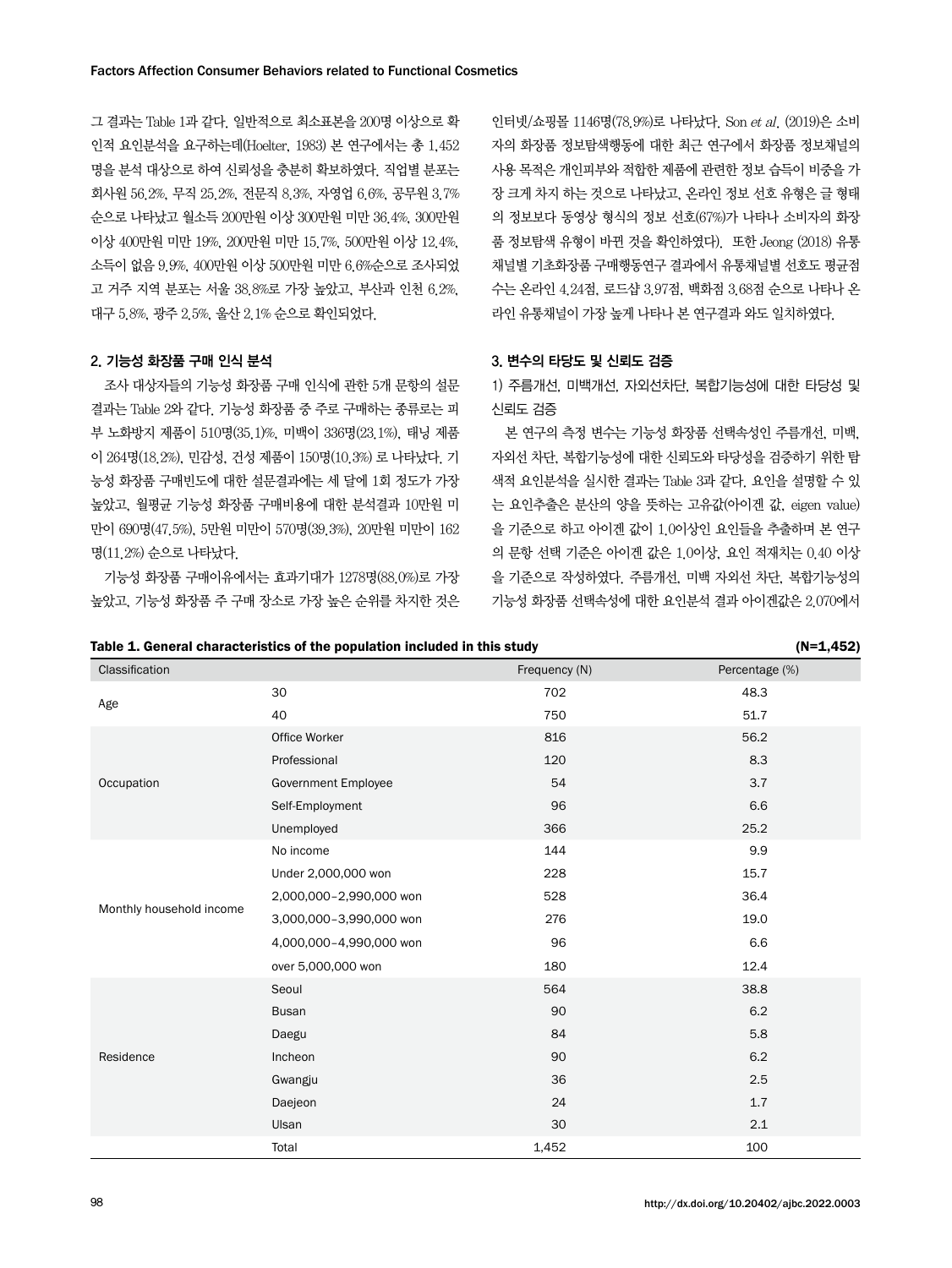3.523으로 모두가 1.0을 상회하는 것으로 확인되어 모든 변수들이 명 확히 분류되었다. 또한 모든 측정 변수는 구성 요인을 추출하기 위해 서 주성분분석(principal component)을 사용하였고, 내적 일관성을 측 정하기 위해 본 연구에서는 Cronbach's alpha 계수를 이용하여 신뢰도 를 측정하였다. 추출된 주름개선 요인은 모두 4개의 문항으로 아이겐 값은 2.397, 설명량은 17.118%, 미백에 대한 요인은 모두 4문항 중 3 번 항목이 요인1에 편입되어 삭제를 하였으며 삭제 후 모두 3개의 문 항들로 구성하였고 아이겐 값은 2.070, 설명량은 14.786%, 자외선 차 단의 경우 4개 문항 중 3개의 3번이 요인1에 편입되어 삭제를 하였으 며 삭제 후 모두 3개의 문항으로 구성하였고 아이겐 값은 2.188%, 설 명량은 15.630%, 복합기능성 요인은 모두 4개의 문항으로 아이겐 값 은 3.523, 설명량은 25.165%, 각 문항의 신뢰도 분석결과 Cronbach's alpha값이 0.6이상으로 나와 측정도구의 정확성이 확인되었다.

2) 태도, 주관적 규범, 지각된 행동통제, 행동의도에 대한 타당성 및 신뢰도 검증

태도, 주관적 규범, 지각된 행동통제, 행동의도에 대한 요인분석 결과(Table 4), 아이겐값은 3.377에서 4.102로 모두가 1.0을 상회

| Classification                               | Item                                | Frequency (N) | Percentage (%) |
|----------------------------------------------|-------------------------------------|---------------|----------------|
|                                              | Whitening                           | 336           | 23.1           |
|                                              | Wrinkle improvement                 | 510           | 35.1           |
|                                              | Sensitive, Dry                      | 150           | 10.3           |
| Main purchased                               | Acne                                | 90            | 6.2            |
| functional cosmetics                         | UV protection                       | 54            | 3.7            |
|                                              | Tanning                             | 264           | 18.2           |
|                                              | Scalp care, Hair loss               | 24            | 1.7            |
|                                              | Dyeing                              | 24            | 1.7            |
|                                              | Once a week                         | 18            | 1.2            |
|                                              | Once a month                        | 138           | 9.5            |
| Monthly average                              | Once every 2 months                 | 354           | 24.4           |
| purchase frequenc                            | Once every 3 months                 | 594           | 40.9           |
|                                              | Once every 6 months                 | 276           | 19.0           |
|                                              | Once year                           | 72            | 5.0            |
|                                              | Under 50,000 won                    | 570           | 39.3           |
|                                              | Under 100,000 won                   | 690           | 47.5           |
| Amount of f.c purchased<br>(monthly average) | Under 200,000 won                   | 162           | 11.2           |
|                                              | Under 300,000 won                   | 24            | 1.7            |
|                                              | Over 400,000 won                    | 6             | 0.4            |
|                                              | Expected effect                     | 1278          | 88.0           |
|                                              | Recommended by Acquaintances        | 24            | 1.7            |
| Reason to buy                                | Advertising                         | 24            | 1.7            |
| functional cosmetics                         | Internet                            | 42            | 2.9            |
|                                              | Skin dermatologist                  | 24            | 1.7            |
|                                              | Cosmetic salesperson recommendation | 60            | 4.1            |
|                                              | Online shopping mall                | 1146          | 78.9           |
|                                              | SNS                                 | 18            | 1.2            |
|                                              | Home shopping                       | 24            | 1.7            |
| Main purchase channel                        | <b>Wholesale Mart</b>               | 12            | 0.8            |
|                                              | Skin dermatologist                  | 18            | 1.2            |
|                                              | <b>Brand store</b>                  | 48            | 3.3            |
|                                              | Drug store                          | 186           | 12.8           |
|                                              | Total                               | 1,452         | 100            |

#### Table 2. Awareness of purchasing functional cosmetics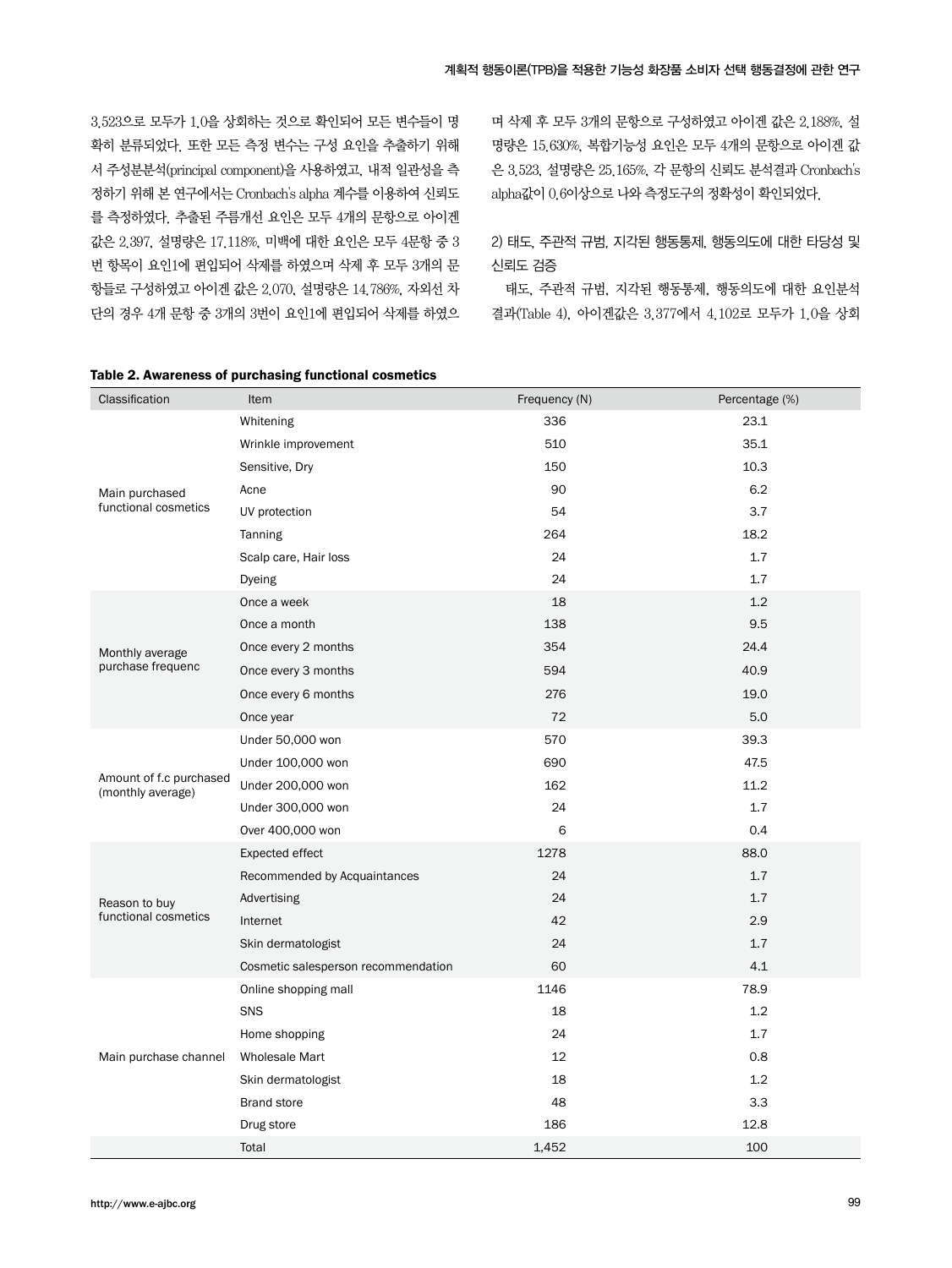하는 것으로 확인되어 모든 변수들이 명확히 분류되었다. 또한 모 든 측정 변수는 구성 요인을 추출하기 위해서 주성분분석(principal component)을 사용하였고, 내적 일관성을 측정하기 위해 본 연구에 서는 Cronbach's alpha계수를 이용하여 신뢰도를 측정하였다. 추출

된 태도 요인은 모두 5개의 문항으로 아이겐 값은 4.102, 설명량은 20.508%, 지각된 행동통제 요인은 모두 5개의 문항으로 아이겐 값은 4.029, 설명량은 20.145%, 주관적 규범에 대한 요인은 모두 5문항으 로 아이겐 값은 3.717, 설명량은 18.584%, 행동의도의 경우 5개 문

### Table 3. Classification factors

| <b>Selection Attributes</b> | Factor loading | Eigen value | Variance<br>explanation (%) | Cumulative<br>explanation (%) | Cronbach' $\alpha$ |
|-----------------------------|----------------|-------------|-----------------------------|-------------------------------|--------------------|
| Multi-functionality4        | 0.885          |             |                             |                               |                    |
| Multi-functionality2        | 0.854          | 3.523       | 25.165                      | 25.165                        | 0.913              |
| Multi-functionality3        | 0.846          |             |                             |                               |                    |
| Multi-functionality1        | 0.785          |             |                             |                               |                    |
| Wrinkle improvement1        | 0.778          |             |                             |                               |                    |
| Wrinkle improvement4        | 0.772          | 2.397       | 17.118                      | 42.283                        | 0.771              |
| Wrinkle improvement3        | 0.768          |             |                             |                               |                    |
| Wrinkle improvement2        | 0.693          |             |                             |                               |                    |
| UV protection1              | 0.785          |             |                             |                               |                    |
| UV protection2              | 0.743          | 2.188       | 15.630                      | 57.913                        | 0.696              |
| UV protection4              | 0.686          |             |                             |                               |                    |
| Whitening2                  | 0.852          |             |                             |                               |                    |
| Whitening4                  | 0.689          | 2.070       | 14.786                      | 72.699                        | 0.845              |
| Whitening1                  | 0.597          |             |                             |                               |                    |

KMO=0.837; Bartlett's  $x^2$ =11502.6 ( $p$ <0.001); Total cumulative variances=72.699.

#### Table 4. Classification factors

| <b>Selection Attributes</b> | Factor loading | Eigen value | Variance<br>explanation (%) | Cumulative<br>explanation (%) | Cronbach' $\alpha$ |
|-----------------------------|----------------|-------------|-----------------------------|-------------------------------|--------------------|
| Attitude2                   | 0.791          |             |                             |                               |                    |
| Attitude5                   | 0.788          |             |                             |                               |                    |
| Attitude4                   | 0.780          | 4.102       | 20.508                      | 20.508                        | 0.935              |
| Attitude3                   | 0.780          |             |                             |                               |                    |
| Attitude1                   | 0.772          |             |                             |                               |                    |
| Perceived behavior control3 | 0.884          |             |                             |                               |                    |
| Perceived behavior control2 | 0.856          |             |                             |                               |                    |
| Perceived behavior control4 | 0.824          | 4.029       | 20.145                      | 40.652                        | 0.928              |
| Perceived behavior control5 | 0.806          |             |                             |                               |                    |
| Perceived behavior control1 | 0.799          |             |                             |                               |                    |
| Subjective norms2           | 0.823          |             |                             |                               |                    |
| Subjective norms4           | 0.787          |             |                             |                               |                    |
| Subjective norms5           | 0.770          | 3.717       | 18.584                      | 59.237                        | 0.914              |
| Subjective norms3           | 0.758          |             |                             |                               |                    |
| Subjective norms1           | 0.664          |             |                             |                               |                    |
| <b>Behavior Intention2</b>  | 0.746          |             |                             |                               |                    |
| <b>Behavior Intention3</b>  | 0.731          |             |                             |                               |                    |
| Behavior Intention4         | 0.712          | 3.377       | 16.887                      | 76.124                        | 0.880              |
| Behavior Intention5         | 0.693          |             |                             |                               |                    |
| Behavior Intention1         | 0.642          |             |                             |                               |                    |

KMO=0.920; Bartlett's  $\chi^2$ =26401.073 ( $p$ <0.001); Total cumulative variances: 76.124.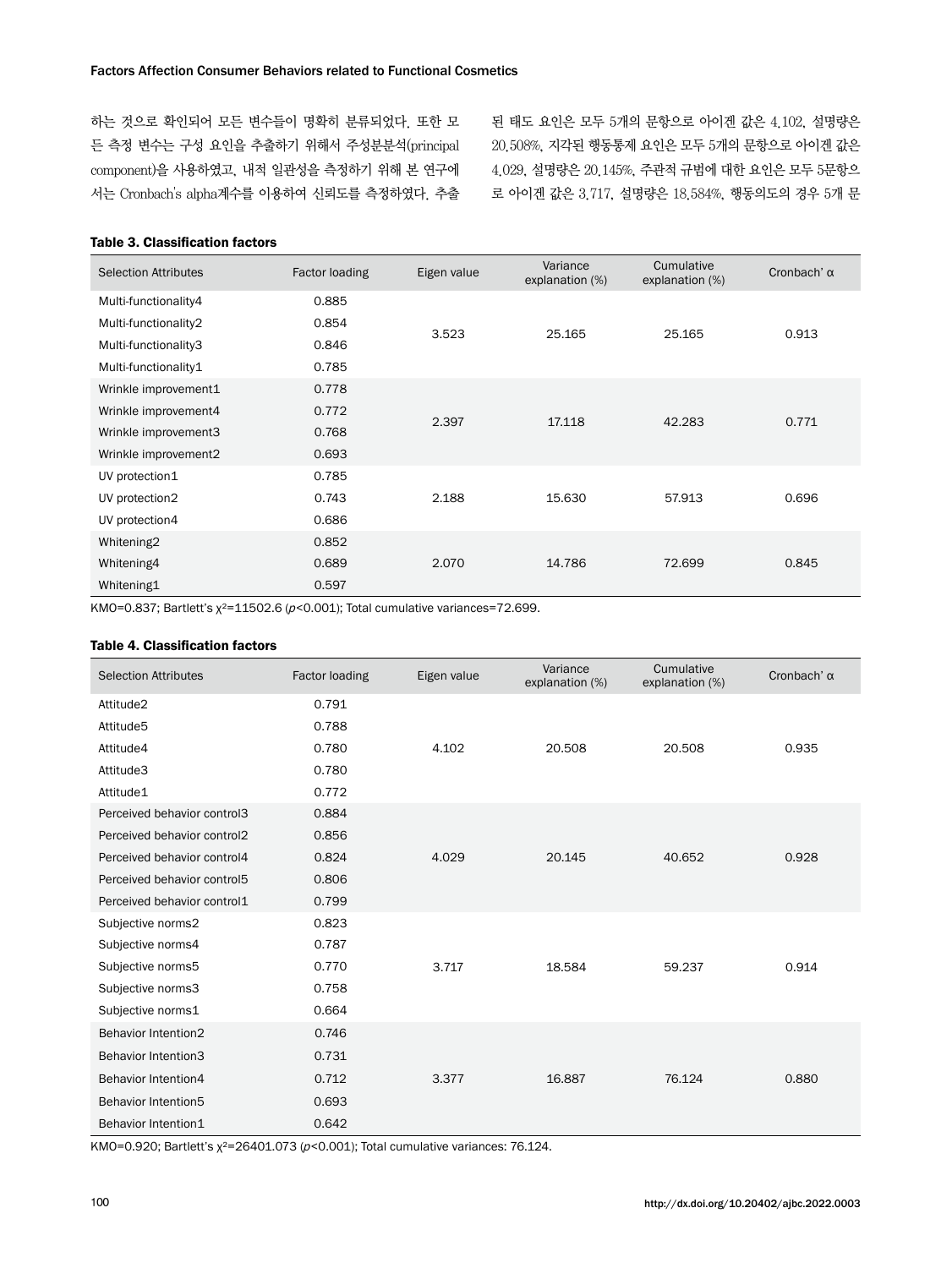항으로 아이겐 값은 3.377%, 설명량은 16.887%로 각 문항의 신뢰도 분석결과 Cronbach's alpha값이 최소 0.8에서 최대 0.9이상으로 나 와 측정도구의 정확성이 확인되었다.

#### 4. 판별타당성 및 상관관계 검증

요인분석을 통해 도출된 요인간의 관련성 정도와 방향을 파악하 기 위해 상관관계 분석을 실시한 결과는 Table 5와 같다. 주요 변수 의 기술통계 분석 결과 지각된 행동통제의 평균이 4.08점, 태도 평균 이 3.95점, 행동의도의 평균이 3.76점, 주관적 규범이 평균 3.67점 순 으로 나타났고, 기능성화장품 선택속성에 대한 평균은 자외선차단이 3.93점, 주름개선이 3.58점, 복합기능성이 3.28점, 미백개선이 3.27 점으로 나타났다.

각 변수 간 상관관계를 분석한 결과 태도는 주관적 규범과  $(r=0.692, p\langle 0.05\rangle)$ 의 가장 높은 상관관계를 보여주었으며 행동의도는 주관적 규범(r=0.658, p<0.05)과 통계적으로 유의미한 정(+)의 상관 관계를 나타내는 것으로 나타났다(Table 5). 주관적 규범은 행동의도 (r=0.633, p<0.05)와, 지각된 행동통제는 행동의도(r=0.558, p<0.05) 와, 행동의도는 주름개선(r=0.526, p<0.05)과, 주름개선은 미백개선 (r=-0.241, p<0.05)과, 미백개선은 복합기능성(r=0.656, p<0.05)과, 자외선 차단은 복합기능성(r=0.475, p<0.05)과 가장 높은 상관관계로 나타났다. 또한 주름개선의 경우 average variance extracted (AVE)

#### Table 5. Descriptive statistics and correlation analysis

값이 기준치인 0.5보다 조금 미달된 수치인 0.431로 나타났으나 개념 신뢰도(CR)값이 0.751로 나타나 기준치인 0.7이상으로 확인되어 이 상이 없으므로 변별적 타당도를 만족하는 것으로 나타났다. 그리고 Gerbing & Anderson (1993)에 따르면 개념신뢰도는 0.7이상이면 집 중타당도가 우수하다고 판단을 하였는데 이러한 기준에서 본 연구에 서 사용된 요인들이 개념신뢰도는 대부분 0.7이상으로 나타나 집중타 당성은 확보가 되었다. 변수들 간에 대부분 상관관계가 있는 것으로 나타났으며 판별계수의 값도 일정수준인 0.5이상으로 나타났고 구체 적으로 상관계수 값을 나타낸 것으로 분석되었다.

#### 5. 계획행동이론과 기능성 화장품 선택속성 구조모형 분석 결과

계획행동이론과 기능성 화장품 선택속성 구조모형 분석 결과는 Figure 1, Table 6와 같다. 태도는 행동의도에 통계적으로 유의미한 정적(+)인 영향을 주는 것을 확인할 수 있었고, 주관적 규범은 행동 의도에, 지각된 행동통제는 행동의도에 정적(+)인 영향을 미치는 것 으로 나타났다.

또한 행동의도는 주름개선에, 미백개선, 자외선차단에 모두 정적 (+)인 영향을 미치는 것으로 나타났다. 이는 행동의도가 증가할수록 기능성 화장품의 주름개선, 미백개선, 자외선 차단 선호는 증가한다 는 것으로 나타났고 행동의도는 특히 주름개선에 가장 큰 영향을 미 치는 것으로 나타났다.

|   | No Factor                                 | $M+SD$                | <b>CR</b>   | <b>AVE</b> | $\mathbf{1}$ | 2                                    | 3                     | $\overline{4}$ | 5                    | 6                     |            | 8            |
|---|-------------------------------------------|-----------------------|-------------|------------|--------------|--------------------------------------|-----------------------|----------------|----------------------|-----------------------|------------|--------------|
|   | Attitude                                  | $3.95 \pm 0.65$       | 0.962       | 0.836      | $\mathbf{1}$ |                                      |                       |                |                      |                       |            |              |
|   | Subjective norms                          | $3.67 + 0.74$         | 0.932 0.732 |            | $0.692***$   |                                      |                       |                |                      |                       |            |              |
|   | Perceived behavior<br>control             | 4.08+0.68 0.958 0.822 |             |            | $0.440$ **   | $0.403***$                           |                       |                |                      |                       |            |              |
| 4 | <b>Behavior Intention</b>                 | 3.76+0.65 0.918       |             | 0.693      | $0.658^*$    | $0.633**$                            | $0.558$ **            |                |                      |                       |            |              |
| 5 | Wrinkle improvement 3.58±0.81 0.751 0.431 |                       |             |            |              | $0.593$ $*$ $0.488$ $*$              | $0.331$ ** $0.526$ ** |                | $\mathbf{1}$         |                       |            |              |
| 6 | Whitening                                 | $3.27 + 0.93$ 0.829   |             | 0.620      |              | $0.066$ ** $0.125$ **                | $-0.084$              |                | $0.115$ $-0.241$ $*$ |                       |            |              |
|   | UV protection                             | $3.93 + 0.69$         | 0.760       | 0.516      | $0.132***$   | $0.176$ $\hspace{-1.5mm}^{\ast\ast}$ | $0.080^{**}$          | $0.149$ $*$    | $-0.065$ **          | $0.447$ <sup>**</sup> |            |              |
| 8 | Multi-functionality                       | $3.28 + 1.03$         | 0.889       | 0.668      | $0.087***$   | $0.230^{**}$ $-0.135^{**}$           |                       |                | $0.070$ $-0.058$ $*$ | $0.656**$             | $0.475***$ | $\mathbf{1}$ |

 $\phi$ <0.05; CR, M±SD, mean±standard deviation; composite reliability; AVE, average variance extracted.

#### Table 6. Hypothesis analysis result

|     |                                | Path          |                           | Estimate | <b>SE</b> | <b>CR</b> | $\mathcal{D}$        | <b>Hypothesis</b> |
|-----|--------------------------------|---------------|---------------------------|----------|-----------|-----------|----------------------|-------------------|
|     | H1 Attitude                    | $\rightarrow$ | <b>Behavior Intention</b> | 0.387    | 0.033     | 11.635    | $***$                | Supported         |
|     | H <sub>2</sub> Subjective norm | $\rightarrow$ | <b>Behavior Intention</b> | 0.192    | 0.029     | 6.650     | $***$                | Supported         |
| H3  | Perceived behavior<br>control  | $\rightarrow$ | <b>Behavior Intention</b> | 0.229    | 0.017     | 13.394    | $***$                | Supported         |
| H4  | Behavior intention             | $\rightarrow$ | Wrinkle improvement       | 1.156    | 0.060     | 19.410    | ***                  | Supported         |
| H5. | <b>Behavior intention</b>      | $\rightarrow$ | Whitening                 | 0.093    | 0.041     | 2.266     | $0.023$ <sup>*</sup> | Supported         |
| H6. | <b>Behavior intention</b>      | $\rightarrow$ | UV protection             | 0.158    | 0.047     | 3.381     | ***                  | Supported         |
| Η7  | Behavior intention             | $\rightarrow$ | Multi-functionality       | 0.027    | 0.059     | 0.449     | 0.654                | Not supported     |

SE, standard error; CR, composite reliability.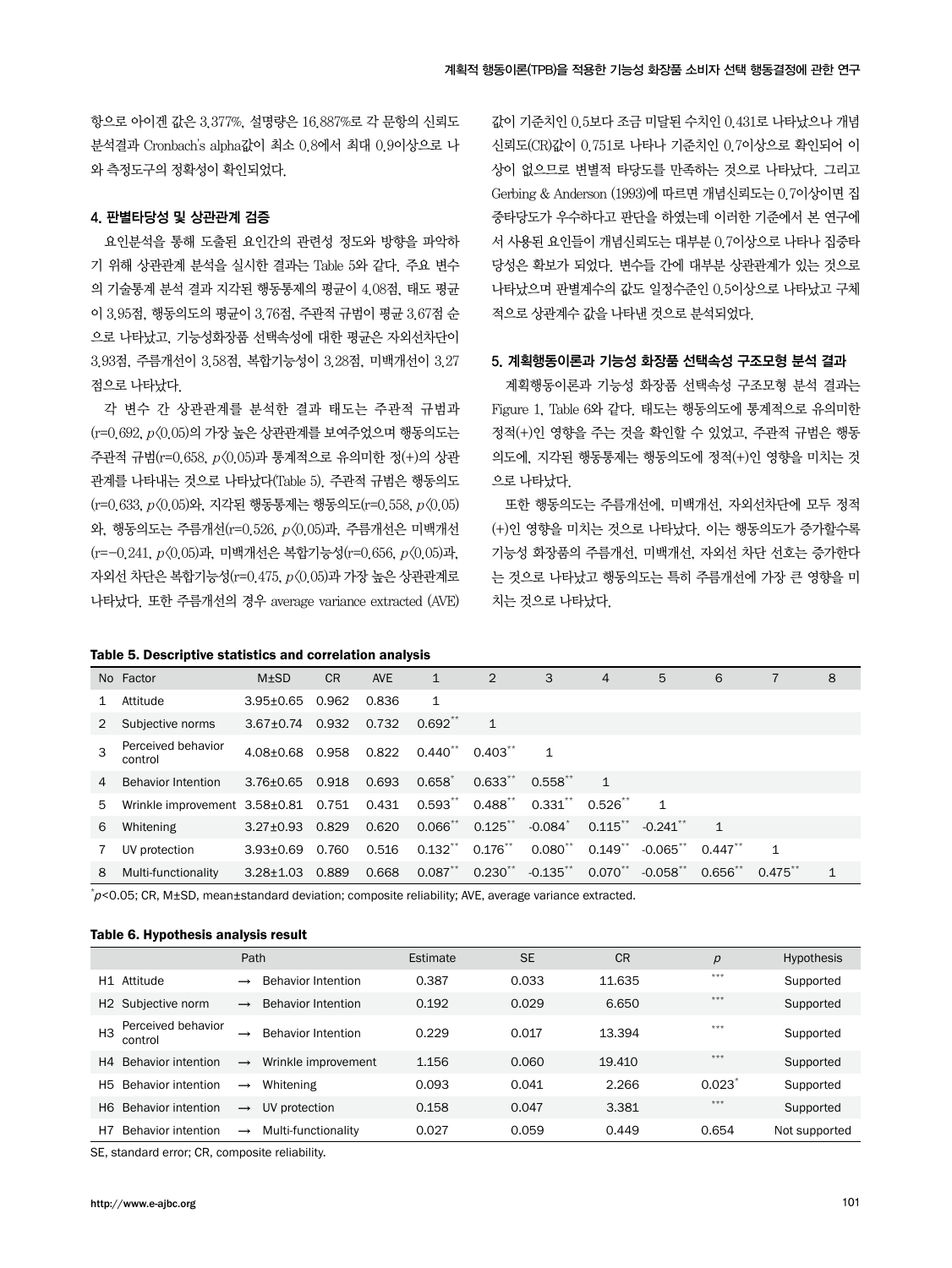Jeong et al. (2011)의 노화 및 주름개선화장품 선호브랜드의 성분 현황과 만족도 연구에서 노화 주름관리 화장품들의 성분의 이해도와 지식이 많을수록 만족도가 높아지는 결과와 본 연구는 일치하였다.

연구가설에 대한 분석의 결과를 살펴보면 TPB (계획행동이론)는 모 두 행동의도에 영향력을 주는 것으로 파악이 되었고, 세부적으로는 태 도, 주관적 규범, 지각된 행동통제가 높을수록 행동의도는 증가하였고 지각된 행동통제가 행동의도에 가장 크게 영향력을 주었다.

소비자의 행동의도가 중요한 이유는 선행연구에서 계획행동이론의 하위요인인 태도, 주관적 규범, 지각된 행동통제 및 행동과 행동의도 는 모두 과거의 행동 경험과 관련되어 있다고 하였고(Ajzen, 2002), 서 비스나 특정상품이 소비자들에게 제공하는 품질에 따른 긍정적인 인 지로 생성된다고 행동의도를 설명하였다(Boulding et al., 1993). 한 국, 중국, 일본의 삼국여대생들의 화장품구매실태 선행연구에서 서울, 베이징, 도쿄에 거주하는 남녀공학대학에 재학중인 여대생 1,200명을 대상으로 한 연구에서 국내여대생들은 화장품 구매 시 친구나 동료 같 은 인적 네크워크를 통한 구전을 중요하게 생각하였다는 결과가 나타 났고(Choi et al., 2007), 이와 같이 지각된 행동통제가 구매를 결정하 는 행동의도에 가장 크게 영향을 주었다는 본 연구결과와 일치하였다.

본 연구에서는 행동의도가 기능성 화장품 선택에 미치는 영향을 확 인한 결과 행동의도가 증가할수록 기능성 화장품의 주름개선, 미백개 선, 자외선 차단 선호는 증가한다는 것으로 해석되며 특히 행동의도가 가장 크게 영향을 미치는 선택으로는 주름개선, 자외선 차단 순으로 확인되었다.

개인의 신념과 의지로 행동의도는 미래의 특정한 행동을 나타내고 어떤 대상의 태도를 형성하는 것으로 정의할 수 있고 (Hutchinson et  $al$ ,  $2009$ ), 행동의도는 고객의 전환행동, 재구매, 지불의사와 같은 경 제적 행동의도의 측면에서 꾸준히 이용할 의도를 나타내며, 구전과 같 은 사회적 행동의도로 언어적 행동으로 구분되고 있다(Szymanski & Henard, 2001; Shon, 2014; Ahn, 2020).

따라서 Cho (2015)의 선행 연구결과에서 재구매 의도가 여성의 경 우 미백 화장품, 주름 개선 화장품, 자외선 차단 화장품 순으로 높게 나타났고, 자외선차단제로 인한 광노화 예방을 위해 중요성을 인지하 였으며, 자외선 차단 화장품에서 여성의 경우 특히 재 구매 의도가 가 장 높게 확인되었다

지각된 행동통제는 어떠한 행동을 하는데 있어 개인이 행동이 쉬운 지, 어려운지를 인식하는 것이고(Ajzen, 1991), 이는 소비자가 어려 움 여부를 수행하는데 있어 지각 정도로 설명할 수 있다(Song & Lee, 2010; Ahn & Lee, 2019).

따라서 지각된 행동통제는 소비자에게 기회, 돈, 시간, 기술이 많고 방해요인이 없다고 인식할 때 직접적인 행동의도에 영향을 미치고, 통 제력이 행동에 대해 있다는 신념이 있는 경우 행동 통제력이 없다고 스스로 느낄 때보다도 행동의도의 개연성이 높아지며, 지각된 행동통 제는 스스로 기회, 기술, 자원이 필요하다고 인지할수록 실행에 미치 는 행동의도의 영향력이 높아진다고 할 수 있다(Hahn & Han, 2001).

Sohn & Han (2016)의 연구에서 지각된 행동통제가 행동의도에 유의미한 정(+)의 영향을 미쳐 본 연구와 일치함을 확인하였다. 또한 기능성화장품의 효과는 피부 트러블 치료 및 주름이나 탄력의 사후 개선이나 치료가 아닌, 정의상에 주로 예방적 기능임을 명시하는 것 도 필요하다고 나타났다(Shim & Kim, 2020).

Woo & Park (2021)은 여대생들이 이너뷰티 제품의 소비가치가 선 택속성과 구매행동에 미치는 영향에 대한 연구결과에서 건강 및 심리 가치와 경제가치가 내재적 속성이 소비가치에 미치는 영향에 유의한 영향을 미쳤고 여대생의 구매행동의 이너뷰티 제품은 먹는 식품과 얼 굴에 바르는 화장품이라는 특징이 민감한 유행에 건강과 관련된 구매 력에 심리적 요인에 따라 영향을 미치는 것으로 나타났다. 이와 같이 앞으로 먹는 화장품의 구조화된 특징을 살려 문항개발이 필요하다고 시사하였다.

최근 소비자의 오프라인 선택속성이 코로나19의 지각위험과 구매 행동에 미치는 영향연구에서 오프라인 매장에서 제품을 구매한 경험 이 있는 270명의 소비자를 대상으로 설문조사 하였는데 온라인 편의 성 저해, 즉시성, 프라이버시 염려는 판매자에게 유의한 영향을 미치 는 것으로 확인되었는데 서비스 회복은 부적인 영향을 미쳐 기업에서 는 소비자의 사회환경과 수준 등을 고려하여 소비자에게 서비스 회복 프로그램을 현실성 있게 제공하여 기업의 신뢰를 높여야 한다고 하 였다(Kang & Noh, 2021). 또한 소비자들의 소비가 2020년 코로나 19 이후 급증하고 있고, 온라인 소매판매채널의 무점포의 성장세가 높게 보이고 있으며, 팬데믹 코로나 19 현상 이후 달라진 행동변화가 농식품을 구매하는 경우에도 영향을 미치고 있다(Lee et al., 2021). 이는 기능성 화장품의 소비자 행동의도에 대한 연구가 요즘 무엇보다 도 중요하다는 것을 확인할 수 있었다.

#### 6. 가설의 검증

본 연구의 가설의 검증 결과를 보면 Table 6, Figure 1와 같다. 연구가설 1 (H1) 태도는 행동의도에 composite reliability (CR)값 11.635의 통계적으로 유의미한 긍정적인 영향력을 미치는 것으로 나 타났다. 이와 같은 결과를 바탕으로 연구가설 1은 채택되었다.

연구가설 2 (H2)는 주관적 규범은 행동의도에 미치는 영향력의 경우 CR값 6.650, 연구가설 3 (H3)은 지각된 행동통제는 행동의도 에 CR값 13.394로 통계적으로 유의미한 긍정적인 영향을 주는 것으 로 확인 되었다. 따라서 연구가설 2와 3도 채택되었다.

연구가설 4 (H4) 행동의도는 주름개선에 CR값 19.410으로 나타났 고, 연구가설 5 (H5) 행동의도는 미백개선에 CR값 2.266으로 나타났 고, 연구가설 6 (H6) 행동의도는 자외선 차단에 CR값 3.381로 모두 통계적으로 유의미한 긍정적인 영향력을 미치는 것으로 나타났다. 연 구가설 7 (H7)은 행동의도에 미치는 복합기능성의 영향력에서는 CR 값이 0.449로 나타나 부정적인 영향을 주는 것으로 나타났다. 따라서 연구가설 4, 5, 6도 채택되었고, 연구가설 7은 채택되지 않았다.

Ajzen (2002)의 연구에서 계획행동이론의 하위요인인 태도, 주관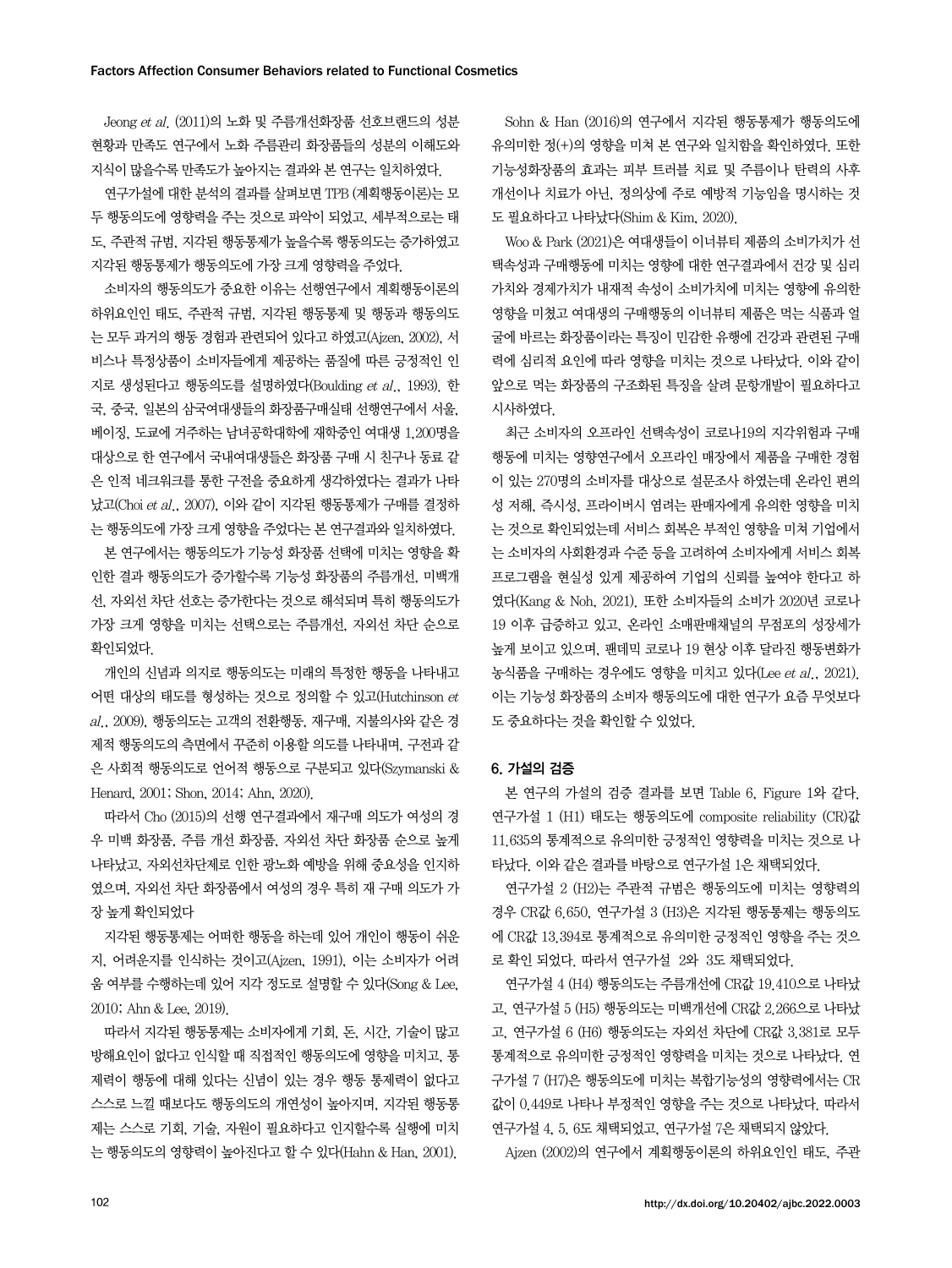적 규범, 지각된 행동통제 및 행동과 행동의도는 모두 과거의 행동 경험과 관련되어 있다고 하였다. 이는 본 연구결과의 기능성화장품 의 태도와 주관적 규범, 행동통제가 모두 행동의도에 긍정적인 영향 을 지지하는 결과와 일치하였다. 반대로 Bang & Kim (2020)는 의사 결정을 자율적으로 해야 하는 개별 국제관광의 경우 자기 효능감이 과거의 경험에 의해 강화되고 위험지각 수준을 낮추어 행동의도에 미 치는 영향이 높았지만 단체 관광의 경우 여행상품을 구매하는 것만으 로도 여행이 가능하므로 개인의 경험이 행동의도에 미치는 영향력은 약한 것으로 나타난 연구결과는 본 연구결과와 다르게 나타났다.

Cho (2019)의 계획행동이론과 확장된 계획행동이론의 구조방정식 모델 비교연구 결과에서 고객의 주관적 규범이 높을수록 그린 마케팅 및 참여의도에 유의미한 긍정적 영향을 미치는 것으로 나타나 주관적 규범은 행동의도에 유의한 영향을 미친다는 본 연구와 일치하는 연구 결과가 나타났다. 또한 Sohn et al. (2019)은 신뢰할 수 있고 객관적 인 정보를 소비자가 수용하였을 때 추천의도가 보다 더 강해진다고 확인된 결과처럼 계획행동이론의 주관적 규범은 행동의도에 영향을 미친다는 것을 확인할 수 있었다.

You & Kwon (2016)의 인터넷쇼핑몰을 이용하는 소비자들의 기능 성화장품에 대한 인식 실태 분석 연구 결과에서 표시된 성분을 많은 소비자들이 인식하지 못하였고, Kwon (2018)의 국내 기능성 화장품 범위 확대 방안에 대한 소비자들의 인식 및 기대 정도의 연구에서 대 부분의 소비자들은 기능성화장품에 대한 신뢰가 높았으나 기능성 화 장품 범위에 대한 정확한 인식은 다소 미흡한 결과를 미치는 것을 확 인할 수 있었다. 이는 소비자가 기능성 화장품 인지에 대한 행동의도 연구가 중요하다는 것을 알 수 있었다. 또한 Gwak (2017)의 주름개 선 기능성화장품 소재개발 연구동향 분석 연구결과에서 항노화 관련 시장의 고성장을 예상할 수 있다. 인구 고령화가 진행되면서 구매력 이 높은 실버 계층이 확대되고 있으며, 건강한 노년기를 보내기 위한 고가의 항노화 제품 및 서비스 시장이 형성될 것이고 건강 및 외모에 대한 관심이 높아지면서 여성 실버계층에서도 항노화 기능성화장품 에 대한 수요가 증가하고 있다. 이와 같이 기능성 화장품에 대한 수 요는 증가하고 있지만 그에 관련된 연구는 미비한 실정이다. 따라서 본 연구의 실증 결과는 다음과 같다.

### **Conclusion**

본 연구는 계획적 행동이론을 적용한 소비자 기능성화장품 선택의 행동결정과의 관계에 대한 연구로 기능성 화장품을 구매해본 경험이 있는 설문지법을 통하여 수집된 자료 1,452부를 분석에 사용하였고 실증적으로 검증한 연구결과에 따른 결론은 다음과 같다.

첫째, 연구대상의 일반적 특성을 파악하기 위해 빈도분석을 실시 하였다. 그 결과는 조사대상 총 1,452명 중 기능성 화장품을 구입한 경험이 있는 여성 30대 48.3%, 40대 51.7%로 조사되었고, 월소득

분포는 200만원-300만원 미만 소득집단이 36.4%로 가장 높았고, 거주 지역 분포는 서울 38.8%로 가장 높은 것으로 확인되었다.

둘째, 연구대상자의 기능성 화장품 중 주로 구매하는 종류를 파악 하기 위해 빈도분석(frequency analysis)을 실시하였고 결과는 기능 성 화장품 중 주로 구매하는 종류로는 피부 노화방지 제품(35.1)%, 미백(23.1%), 태닝제품(18.2%), 민감성, 건성 제품(10.3%) 로 나타났 다. 기능성 화장품 구매빈도에 대한 설문결과에는 세 달에 1회 정도 가 가장 높았고, 월평균 기능성 화장품 구매비용에 대한 분석결과 10 만원 미만(47.5%)로 가장 높았다.

기능성 화장품 구매이유에서는 효과기대가 88.0%로 가장 높았고, 기능성 화장품 주 구매 장소로 가장 높은 순위를 차지한 것은 인터 넷/쇼핑몰 (78.9%)로 나타났다.

셋째, 계획행동이론의 하위요인인 태도, 주관적 규범, 지각된 행동 통제는 행동의도에 미치는 영향을 검증한 결과 통계적으로 모두 유의 미한 긍정적인 영향력을 미치는 것으로 나타났다.

행동의도가 기능성 화장품 선택속성 중 주름개선, 미백개선, 자외 선 차단에 미치는 영향을 검증한 결과 모두 통계적으로 유의미한 긍 정적인 영향력을 미치는 것으로 나타났다. 행동의도에 미치는 복합 기능성의 영향력에서는 부정적인 영향을 주는 것으로 나타났다.

넷째, 본 연구의 결과를 바탕으로 하여 기능성 화장품에 대한 시사 점을 살펴보면 다음과 같다. 기능성 화장품의 구매 활성화를 위해서 는 기능성 화장품의 긍정적인 이점을 전달하고 인식을 높여 활용해야 한다는 것이다. 또한 행동의도에 가장 큰 영향을 미치는 것은 기능 성 화장품 선택속성 중 주름개선이 지각된 행동통제에 미치는 영향으 로 나타나 기능성 화장품 행동의도를 형성하여 구매 행동을 결정짓는 데 가장 중요하다는 사실을 확인하였다. 즉 기능성 화장품 구매로 이 어지는 행동결정에서 돈, 시간, 기술, 다양한 정보, 타인의 도움 등을 통해 스스로의 판단 지각이 행동에 영향을 준다. 이로써 기능성 화장 품의 마케팅 분야에서는 다양한 기능적 선택속성을 가진 기능성 화장 품에 좋은 경험적 정보를 전달하고 다양한 체험의 기회를 제공하여 긍정적인 지각된 행동통제를 높이기 위한 마케팅 전략이 소비자의 구 매를 결정짓는 행동의도를 높일 수 있을 것으로 사료된다. 또한 후속 연구에서는 연령과 성별의 제한 없이 대상자를 폭넓게 확대하고 다양 한 변인들을 적용한 체계적인 연구가 이루어 질 것을 기대한다.

This work is a part of the Min-ah Jang's Ph.D. thesis at the Konkuk University, Seoul, Korea.

#### Author's contribution

MJ did research design, performed experiments, data collection and analysis, and wrote overall papers, and JML did advisory and analysis data. SB designed this study together and reviewed overall papers. All authors read and approved the final manuscript.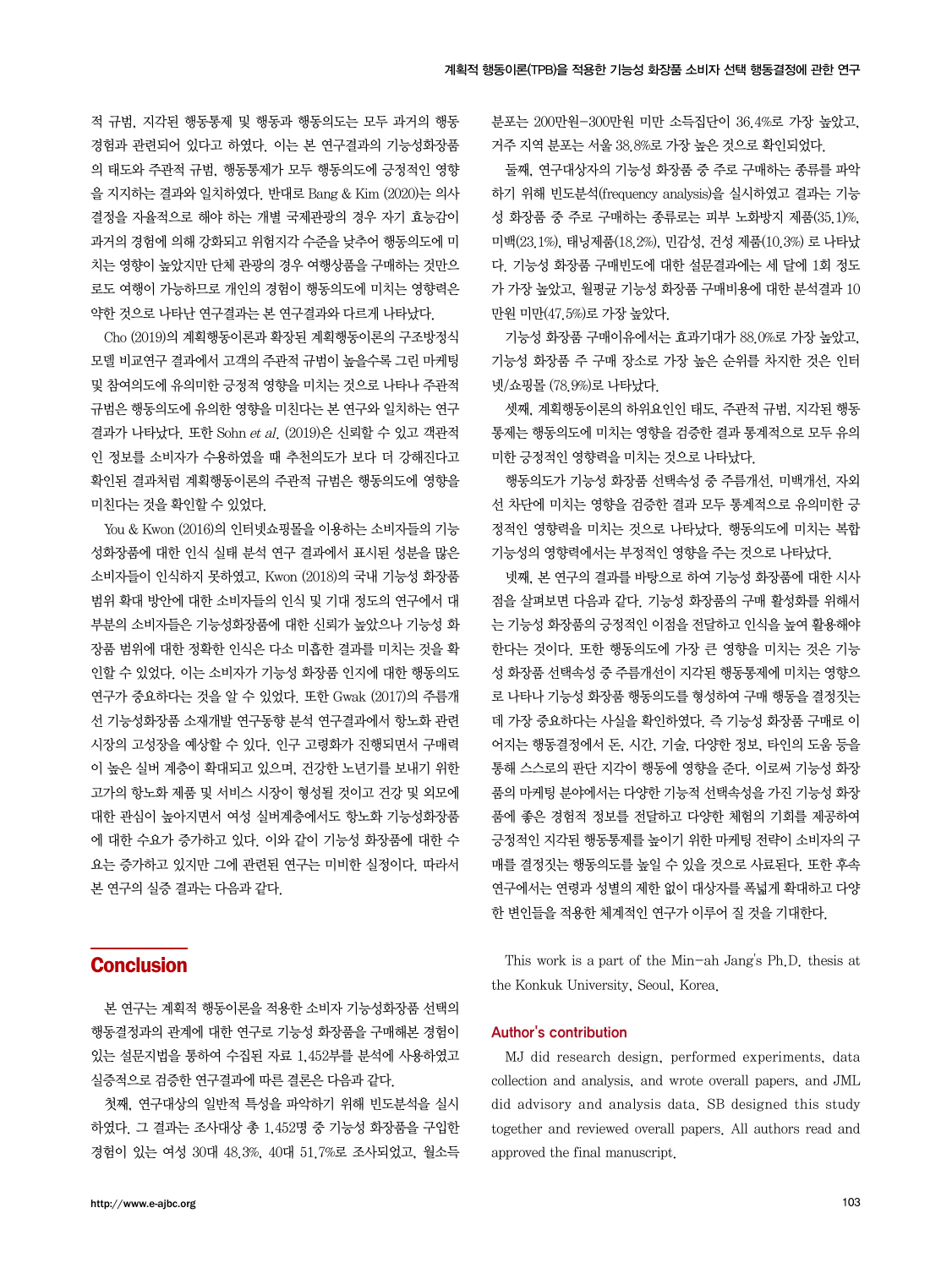#### Author details

Min-ah Jang (PhD Student), Department of Cosmetics Engineering, Konkuk University, 120 Neungdong-ro, Gwangjin-gu, Seoul 05029, Korea; Jung Min Lee (CEO), Nature Blue Inc., 13-18 Songdogwahak-ro, 16beongil, Yeonsu-gu, Incheon 21984, Korea; Seunghee Bae (Professor), Department of Cosmetics Engineering, Konkuk University, 120 Neungdong-ro, Gwangjin-gu, Seoul 05029, Korea.

### **References**

- Ajzen I. From intentions to actions: a theory of planned behavior. In: Kuhl J, Beckmann J. (eds). Action control. SSSP Springer Series in Social Psychology. Springer, Berlin, Heidelberg. Springer Berlin Heidelberg, Germany, pp11-39, 1985.
- Ajzen I. Attitudes, personality, and behavior. Dorsey Press Chicago, IL, pp1-175, 1988.
- Ajzen I. The theory of planned behavior. Organizational Behavior and Human Decision Processes, 50: 179-211, 1991.
- Ajzen I. Perceived behavioral control, self-efficacy, locus of control, and the theory of planned behavior. Journal of Applied Social Psychology, 32: 665-683, 2002.
- Ahn JS, Lee S. The relationship between music contents, destination image, and behavioral intention. International Journal of Tourism and Hospitality Research, 33: 37-53, 2019.
- Ahn SK. A study on the effects on tourist's satisfaction and behavioral intention by Jeonju hanok village visitor's recognition of traditional values and selection attribute factors. Journal of Hotel and Resort, 19: 121-140, 2020.
- Bang HW, Kim MJ. A study on application validity of the theory of planned behavior including perceived behavior control to the international tourism study. Journal of Hospitality & Tourism, 22: 35-48, 2020.
- Boulding W, Kalra A, Stealin R, Zeithaml VA. A dynamic process model of service quality: from expectations to behavioral intentions. Journal of Marketing Research, 30: 7-27, 1993.
- Cho JH, Kim JH, Eom SA, Kang MJ, Han YS, Hur MJ. Investigation on the safety of hydroquinone and

preservatives among whitening functional cosmetics containing albutin in Korea. Journal of the Society of Cosmetic Scientists of Korea, 45: 399-408, 2019.

- Cho SH. A comparative study on the structural equation model between theory of planned behavior (TPB) and extended planned behavior theory (ETPB): focused on green marketing of coffee shop in Daejeon. Journal of Hospitality and Tourism, 21: 155-171, 2019.
- Cho WG. Application of nanoemulsions upon type of cosmetic oils for convergence type of cosmetic. Journal of Digital Convergence, 13: 369-375, 2015.
- Choi JY, Kim KH, Kim MS. Cosmetics buying patterns and satisfaction among female university students in China, Japan and Korea. Journal of the Korean Society of Clothing and Textiles, 31: 1772-1783, 2007.
- Choi NH. The effects of mind-set and induced emotion on product evaluation. Journal of Consumer Studies, 22: 23- 59, 2011.
- Choi SH. The validation of an exercise adherence questionnaire for leisure and recreation. The Korean Journal of Physical Education, 43: 237-247, 2004.
- Doll J, Ajzen I. Accessibility and stability of predictors in the theory of planned behavior. Journal of Personality and Social Psychology, 64: 754-765, 1992.
- Gerbing DW, Anderson JC. Monte Carlo evaluations of goodness-of-fit indices for structural equation models. In Testing structural equation models. Bollen KA, Long JS (Eds.), Sage, Newbury Park, CA, pp40-65, 1993.
- Glynn Mangold W, Faulds DJ. Social media, the new hybrid element of the promotion mix. Business Horizons, 52: 357-365, 2009.
- Goode MMH, Harris LC. Online behavioural intentions: an empirical investigation of antecedents and moderators. European Journal of Marketing, 41: 512-536, 2007.
- Gwak MS. Analysis of research trends in development of functional cosmetic materials for wrinkle improvement. Journal of Beauty Art Management, 11: 1-19, 2017.
- Hahn DW, Han IS. An application of theory of planned behavior to passenger car drivers' speedlimit violation. Korean Journal of Health Psychology, 6: 39-62, 2001.
- Heo YJ, Lee KJ. The influence of the cultural capital on the attitude and behavioral intention of cultural art tourism: application of the theory of planned behavior. Journal of Tourism and Leisure Research, 28: 139-157, 2016.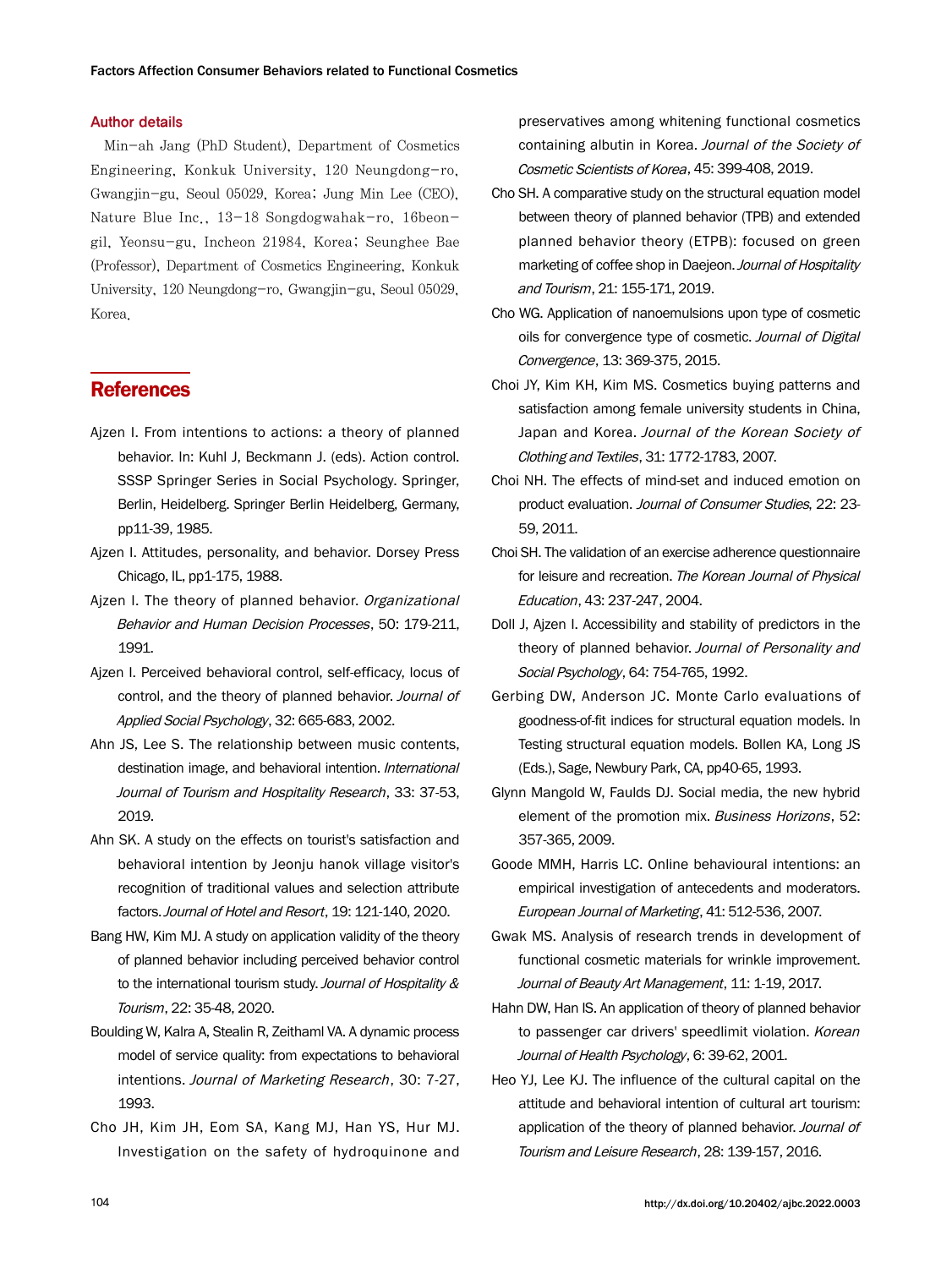- Hoelter JW. The analysis of covariance structures: goodness-offit indices. Sociological Methods & Research, 11: 25-344. 1983.
- Hong CE. The effects of selection attributes on customer satisfaction and service loyalty in coffee shops. Tourism Research, 40: 309-331, 2015.
- Hutchinson J, Lai F, Wang Y. Understanging the relationships of quality, value, equity, satisfaction and behavioral intentions among golf travelers. Tourism Management, 30: 298-308, 2009.
- Jeong MA, Mo JH, Kim HS. Components of preferred brands of anti-aging and anti-wrinkle cosmeticsand satisfaction: centering on skin care cosmetics. Journal of the Korean Society Design Culture, 17: 561-573, 2011.
- Jeong SH. Purchasing behavior for skin care products by distribution channel. Asian Journal of Beauty and Cosmetology, 16: 545-554, 2018.
- Joo JH, Kim CL. An empirical study on a mediating role of brand image between SNS marketing and purchase intention. The Journal of Information Systems, 29: 111-130, 2020.
- Jun JH, Bang JS, Choi TH. The relationship between wineselection attributes and consumer satisfaction. The Korean Journal of Culinary Research, 12: 88-105, 2006.
- Kang JM, Noh JP. The effect of consumers' offline selection attributes on the risk perception of COVID-19 and purchasing behavior. Journal of Product Research, 39: 23- 31, 2021.
- Kang MJ, Kim JH. A study on the differences between aging and consciousness of consumption according to the actual condition of medical cosmetics by women in their 20s and 40s. Journal of the Korean Society of Cosmetics and Cosmetology, 10: 215-234, 2020.
- Keeney RL, Raiffa H. Decisions with multiple objectives: preferences and value tradeoffs. Cambridge University Press, Cambridge, pp1-592, 1993.
- Kim DH, Jung YJ, Joh WI. A study on the characteristics of consumers' choice of cosmetics in online shops using AHP. Korean Business Education Review. 33: 387-406, 2018.
- Kim MH, Hwang CS. The difference of the satisfaction level according to the shopping orientation of cosmeceuticals: focusing on whitening, sun screen, anti-aging cosmetics. Asian Journal of Beauty and Cosmetology, 9: 1-14, 2011.

Kim KH. The study on the effect of the selection attributes on

customer satisfaction for pet food. The Journal of Social Convergence Studies, 4: 55-66, 2020.

- Kim KR. According to the age of skin condition on the skin wrinkle index. Journal of the Korean Society of Esthetics & Cosmeceutics, 1: 23-35, 2006.
- Kim MY, Yoon CS. The research on the ultraviolet protector recognition of the adult and propensity to consume. Journal of Beauty Industry, 8: 63-84, 2014.
- Kwon HJ. Consumers perception and expectations of domestic functional cosmetic standards. Asia-pacific Journal of Multimedia Services Convergent with Art, Humanities, and Sociology, 8: 433-440, 2018.
- Lee JS. Consumer perception and selection attributes of antipollution cosmetics. Asian Journal of Beauty Cosmetology, 16: 465-476, 2018.
- Lee JW, Sohn YK. How effective are additional variables to predict human behavior based on the theory of planned behavior. Journal of Practical Research in Advertising and Public Relations, 10: 217-243, 2017.
- Lee MK, Park SH, Kim YJ. A study on agrifood purchase decision-making and online channel selection according to consumer characteristics, perceived risks, and eating lifestyles. Asia-Pacific Journal of Business Venturing and Entrepreneurship, 16: 147-159, 2021.
- Lee NK, Park OL. Effects of women's cosmetics shopping tendency according to age on brand attitude. Asian Journal of Beauty and Cosmetology, 12: 55-67, 2014.
- McEachan RR, Conner M, Taylor NJ, Lawton RJ. Prospective prediction of health-related behaviours with the theory of planned behaviour: a meta-analysis. Health Psychology Review, 5: 97-144, 2011.
- Nam SY, Yun MY, Choi HJ. Study on recognition of functional cosmetics between subjects of major in beauty and nonbeauty. Journal of the Korean Society of Cosmetology, 27: 506-512, 2021.
- Park JS, Chong YK. Attitude towards hedonic food and purchase intentions reflecting the construal level: focused on female consumers. FoodService Industry Journal, 17: 231-245, 2021.
- Park SI, Choi MO. Awareness on the full ingredient labeling system of cosmetics acoording to experiences with side effects of cosmetics. Asian Journal of Beauty and Cosmetology, 13: 301-307, 2015.
- Qu HY, Lee SK. A study on the behavior plan, behavior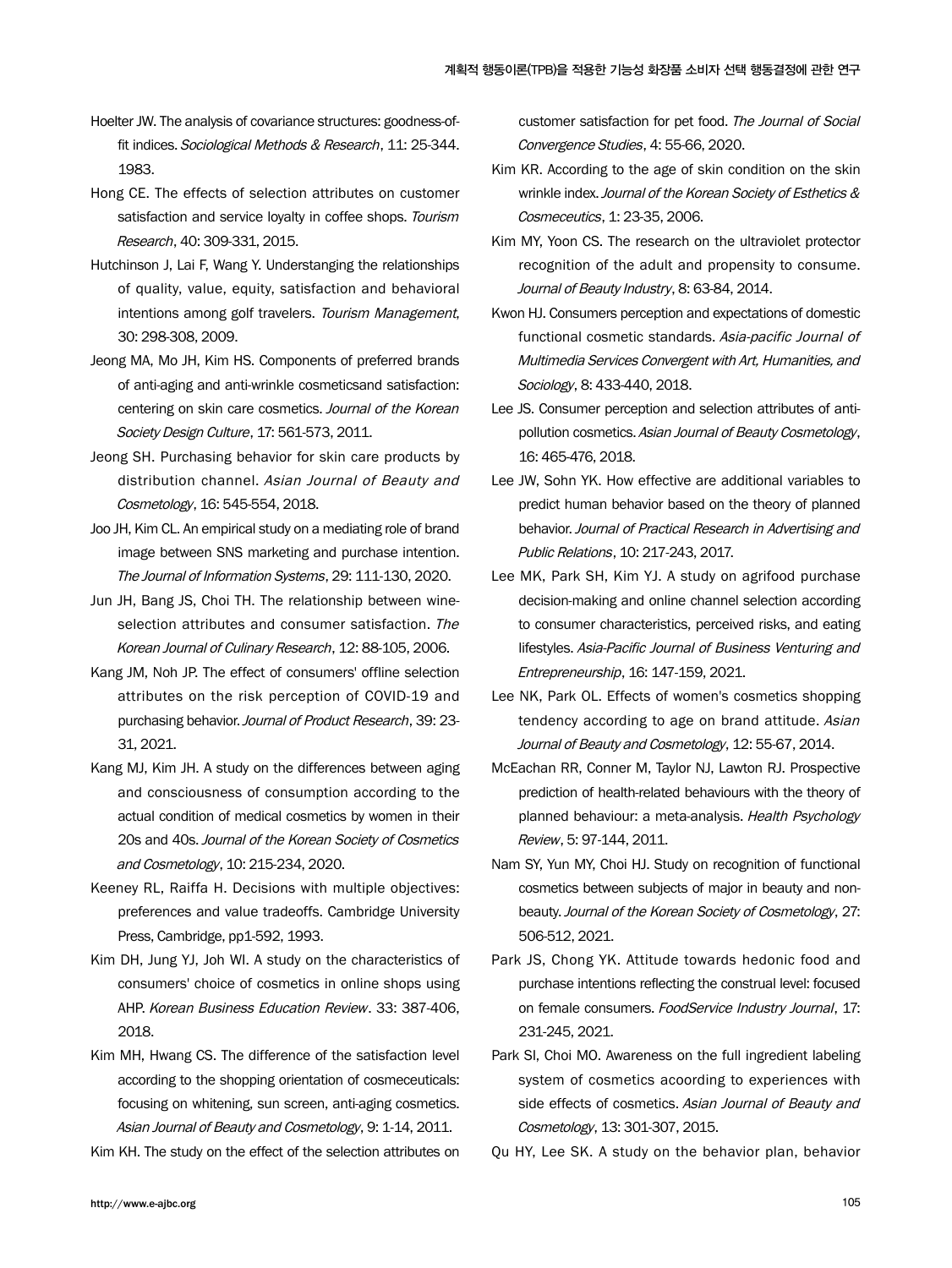intention, and behavioral adherence of volunteer tourists thru theory of planned behavior. Korean Journal of Hospitality and Tourism, 29: 133-142, 2020.

- Shim IS, Kim KJ. Analysis of consumer misconception in cosmeceutical advertisements. Asian Journal of Beauty and Cosmetology, 18: 195-207, 2020.
- Shon KH. Relationship of healing involvement, service demand, behavior intention for Chinese tourist. Northeast Asia Tourism Research, 10: 187-206, 2014.
- Sohn JK, Han SI. A study on the effect of attitude, subjective norms and perceived behavioral control on behavior intention toward food tourism: focusing on the modified theory of planned behavior using emotional factors. Journal of Tourism Sciences, 40: 11-33, 2016.
- Song HJ, Lee CK. Predicting behavioral intentions for visitors to intergrated resort casino using model of goal-directed

behavior. Journal of Tourism and Leisure Research, 22: 341-360, 2010.

- Sohn HJ, You SH, Park CH. Relationship between consumers' exploring cosmetics information behavior and satisfaction and recommendation intention. Asian Journal of Beauty and Cosmetology, 17: 499-509, 2019.
- Szymanski DM, Henard DH. Customer satisfaction: a metaanalysis of the empirical evidence. Journal of the Academy of Marketing Science, 29: 16-35, 2001.
- Woo MO, Park HJ. Effect of consumption values of inner-beauty products on the selection attributes and purchasing behavior. Journal of Next-generation Convergence Technology Association, 5: 476-486, 2021.
- You EK, Kwon HJ. Analysis of the internet shopping mall users' perception on cosmeceuticals. Journal of Digital Convergence, 14: 555-560, 2016.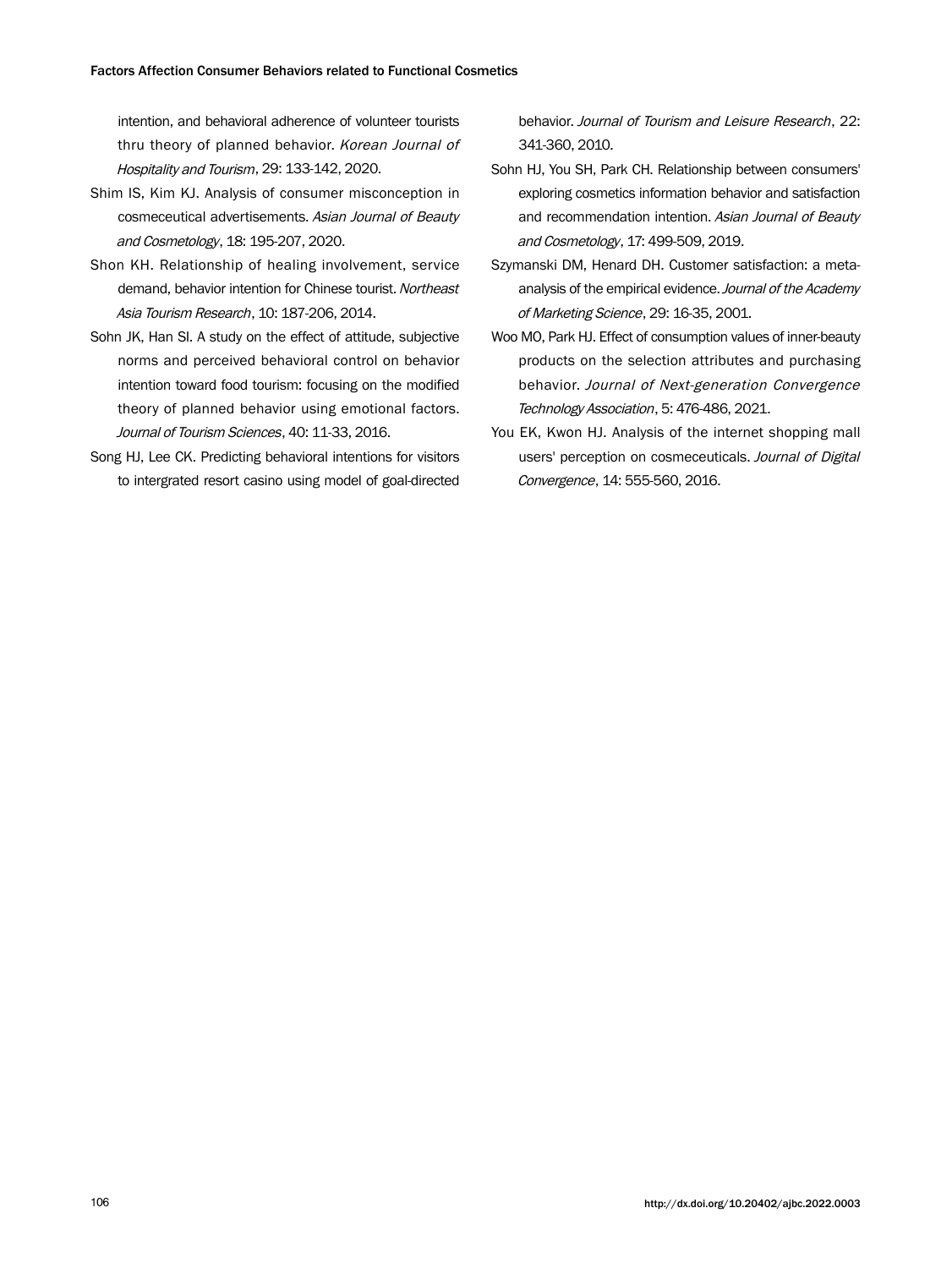#### 국문초록

## 계획적 행동이론(TPB)을 적용한 기능성 화장품 소비자 선택 행동결정에 관한 연구

장민아 $^1$ , 이정민 $^2$ , 배승희 $^1\!^*$ 1 건국대학교 화장품공학과, 서울, 한국  $^{2}$ ㈜네이쳐블루, 인천, 한국

목적: 본 연구는 기능성 화장품의 선택속성에 따른 소비자의 행동결정을 규명하기 위한 소비자들의 태도, 주관적 규범 및 지각된 행 동통제의 구조적 관계를 실증적으로 분석하였다. 방법: 이론적 모형은 Ajzen의 계획행동이론을 바탕으로 기능성 화장품 선택속성 에 관한 행동연구를 제안하였고, 수집된 자료는 SPSS 22를 사용하여 분석하였으며, 소비자의 기능성 화장품 선택속성 결정 후 구 매로 이어지는 행동의도 관계를 파악하기 위해 상관관계분석(correlation analysis)을 적용하였다. 결과: 계획행동이론의 하위요인 인 태도, 주관적 규범, 지각된 행동통제가 높을수록 기능성 화장품의 소비자 행동의도는 증가한다는 것으로 나타났고 이때 계획행 동이론 중 지각된 행동통제가 높을수록 행동의도가 높은 것으로 나타났다. 또한 행동의도가 증가할수록 기능성화장품 선택속성 중 주름개선, 미백개선, 자외선 차단선호는 증가한다는 것으로 나타났다. 이때 기능성 화장품 선택속성의 구조적 관계에서 주름개선이 소비자 행동의도에 미치는 영향력이 가장 큰 것으로 확인되었다. 결론: 최근 기능성 화장품 범위가 확대되고 관심이 높아지면서 기 능성 화장품 사용에 대한 소비자 니즈와 기대는 다르게 나타나고 있고 그에 따른 기능적 선택속성도 다르게 나타나고 있다. 따라서 기능성 화장품의 마케팅 전략을 수립하기 위해 소비자의 특성을 면밀히 고려할 필요가 있다. 기능성 화장품 관련 기존 선행연구들 이 대부분 소비자의 구매행동에만 초점을 두었다면 본 연구는 기능성 화장품의 구매로 이어지는 소비자의 행동을 결정짓는 행동의 도를 보다 세부적으로 파악하였다는데 연구의 의의가 있다.

핵심어: 계획행동이론, 기능성 화장품, 선택속성, 소비자 행동, 행동의도

#### 참고문헌

- 강명주, 김정하. 20-40대 여성의 메디컬 화장품사용실태에 따른 노화불안, 소비성향의 차이연구. 한국화장품미용학회지, 10: 215-234, 2020.
- 강준모, 노전표. 소비자의 오프라인 선택속성이 코로나19의 지각위험과 구매행동에 미치는 영향. 상품학연구, 39: 23- 31, 2021.
- 김경환. 반려동물 식품에 대한 선택 속성이 고객만족에 미치는 영향에 관한 연구. 사회융합연구, 4: 55-66, 2020.
- 김금란. 연령별 피부 상태에 따른 피부주름 지수의 변화. 한국피부미용향장학회지, 1: 23-35, 2006.
- 김동현, 정윤진, 조원일. AHP를 활용한 온라인 화장품 몰에서 제품구매 시 선택속성에 관한 연구. 경영교육연구, 33: 387-406, 2018.
- 김명희, 황춘섭. 기능성화장품 구매성향에 따른 소비자 만족도: 미백개선제, 자외선차단제, 주름개선제. *아시안뷰티화장품* 학술지, 9: 1-14, 2011.
- 김미영, 윤천성. 성인의 자외선차단제 인지도와 소비성향에 관한 연구. 뷰티산업연구, 8: 63-84, 2014.
- 곽미소. 주름개선 기능성화장품 소재개발 연구동향 분석. 미용예술경영연구, 11: 1-19, 2017.
- 권혜진. 국내 기능성 화장품 범위 확대 방안에 대한 소비자들의 인식 및 기대 정도. 예술인문사회융합멀티미디어논문지, 8: 433-440, 2018.
- 남새얀, 윤미영, 최화정. 기능성화장품에 대한 미용 관련 전공자와 비전공자의 인지도 연구. 한국미용학회지, 27: 506- 512, 2021.
- 박송이, 최미옥, 화장품 부작용 경험 유•무에 따른 화장품 전성분표시제에 대한 인식. *아시안뷰티화장품학술지*, 13: 301-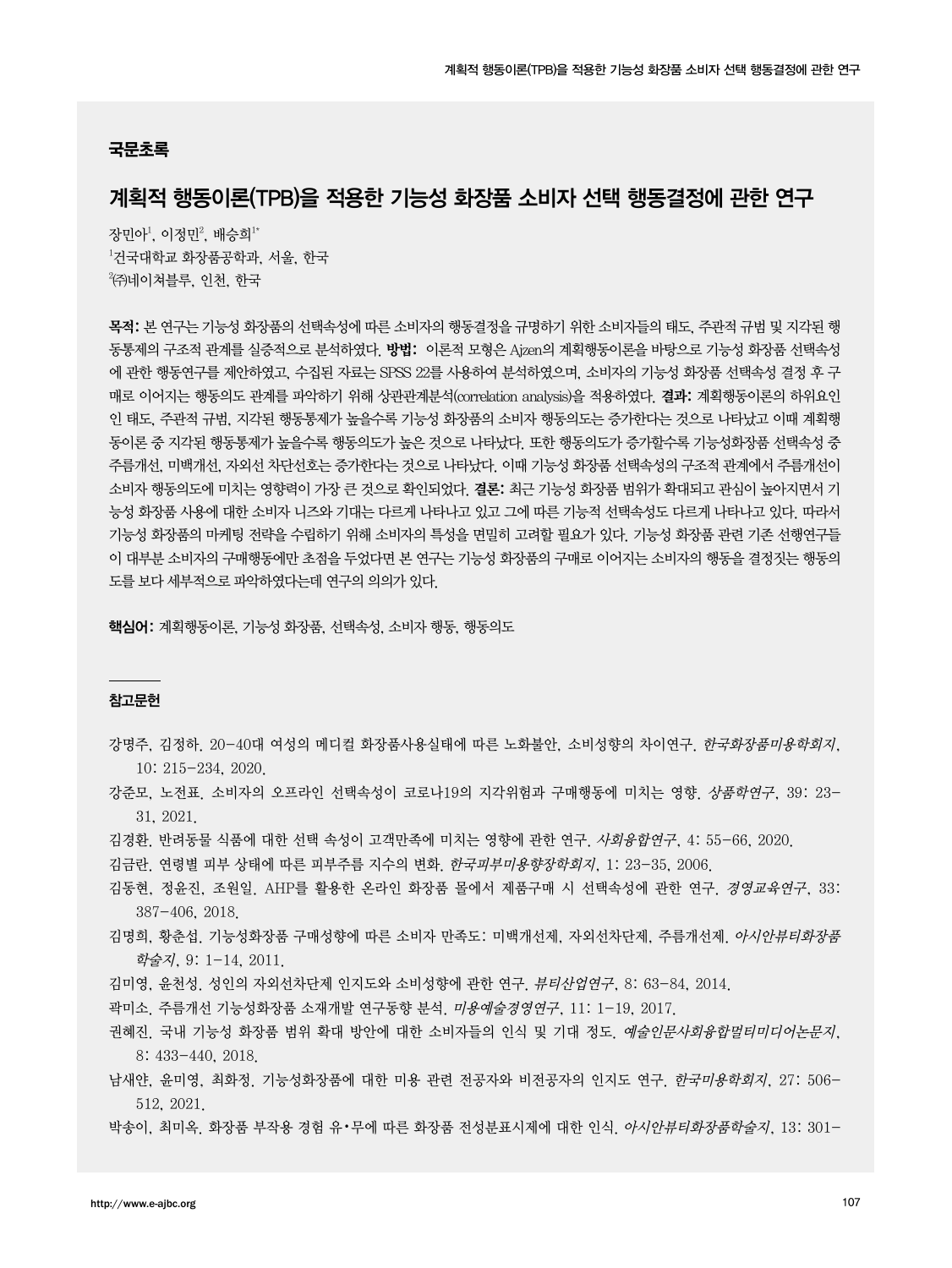307, 2015.

- 박정수, 정유경. 해석수준을 반영한 쾌락적 식품에 대한 태도와 구매의도: 여성소비자를 중심으로. 한국외식산업학회지, 17: 231-245, 2021.
- 방희원, 김민주. 지각된 행동통제를 포함한 계획행동모형의 국제관광 적용 가능성에 관한 연구. 호텔관광연구, 22: 35- 48, 2020.
- 손경희. 방한 중국관광객의 힐링체험 관여도, 서비스요구도, 행동의도 간의 관계. 동북아관광연구, 10: 187-206, 2014.
- 손정기, 한상일. 음식관광에 대한 태도, 주관적 규범, 지각된 행동통제가 행동의도에 미치는 영향에 관한 연구: PA(즐거움, 각성) 감정척도를 적용한 수정된 계획행동이론을 중심으로. 관광학연구, 40: 11-33, 2016.
- 손효정, 유선희, 박초희. 소비자의 화장품 정보탐색행동과 만족도 및 추천의도의 관계 연구. *아시안뷰티화장품학술지*, 17: 499-509, 2019.
- 송학준, 이충기. 목표지향적 행동모형을 이용한 복합리조트 카지노 방문객의 행동의도 예측. 관광레저연구, 2: 341-360, 2010.
- 심인선, 김경자. 기능성 화장품 시장의 의약품 오인 표시•광고 사례분석. 아시안뷰티화장품학술지, 18: 195-207, 2020.
- 안세길. 전주 한옥마을 방문객의 전통문화 가치인식과 관광지 선택속성이 만족도 및 행동의도에 미치는 영향. 호텔리조트 연구, 19: 121-140, 2020.
- 안주석, 이승곤. 음악콘텐츠와 지역이미지가 관광목적지 방문 행동의도에 미치는 영향: 확장된 계획행동이론의 적용. 관광 연구저널, 33: 37-53, 2019.
- 이나겸, 박옥련. 여성의 연령별 화장품 쇼핑성향이 브랜드태도에 미치는 영향. 아시안뷰티화장품학술지, 12: 55-67, 2014.
- 이명관, 박상혁, 김연종. 소비자 특성, 지각된 위험, 식생활 라이프스타일에 따른 농식품 구매결정 및 온라인 구매채널 선 택에 관한 연구. 벤처창업연구, 16: 147-159, 2021.
- 이미영, 김은정, 이희경, 서영경, 이민선, 고재숙. 한국여성의 연령별 눈가 주름의 정량 분석. 대한화장품학회지, 30: 85- 91, 2004.
- 이지선. 안티폴루션 화장품의 소비자인식 및 선택속성. 아시안뷰티화장품학술지, 16: 465-476, 2018.
- 이진우, 손영곤. 계획된 행동이론의 확장은 행동을 설명하는 데 얼마나 효과적인가?: 국내 학술지 대상 메타분석을 통한 확장된 계획행동이론의 정교화를 위한 시론. 광고PR실학연구, 10: 217-243, 2017.
- 우미옥, 박혜진. 이너뷰티 제품의 소비가치가 선택속성과 구매행동에 미치는 영향. *국제차세대융합기술학회논문지*, 5: 476-486, 2021.
- 유은경, 권혜진. 인터넷쇼핑몰을 이용하는 소비자들의 기능성화장품에 대한 인식 실태 분석. 디*지털융복합연구*, 14: 555-560, 2016.
- 전진화, 방진식, 최태호, 와인 소비자의 선택 속성의 만족도에 관한 연구. 한국조리학회지, 12: 88-105, 2006.
- 정명아, 모정희, 김한석. 노화 및 주름개선화장품 선호브랜드의 성분현황과 만족도: 피부관리 화장품을 중심으로, *한국디* 자인문화학회지, 17: 561-573, 2011.
- 정선희. 유통채널별 기초화장품 구매행동. 아시안뷰티화장품학술지, 16: 545-554, 2018.
- 조수현. 계획행동이론(TPB)과 확장된 계획행동이론(ETPB)의 구조방정식모델 비교연구:대전에 위치한 커피전문점의 그린 마케팅을 중심으로. 호텔관광연구, 21: 155-171, 2019.
- 조완구. 화장품용 오일 타입에 따른 나노에멀젼의 융복합 화장품 적용. 디지털융복합연구, 13: 369-375, 2015.
- 조중희, 김지형, 엄선아, 강민정, 한영선, 허명제. 국내 유통 알부틴 함유 미백 기능성화장품 중 히드로퀴논 및 살균보존제 안전성 조사. 대한화장품학회지, 45: 399-408, 2019.
- 주재훈, 김충로. SNS 마케팅과 구매의도 간 브랜드 이미지의 매개역할에 대한 실증분석. 한국정보시스템학회지, 29: 111-130, 2020.
- 최낙환. 소구속성유형별로 유발되는 감정과 마음가짐의 제품평가효과. 소비자학연구, 22: 23-59, 2011.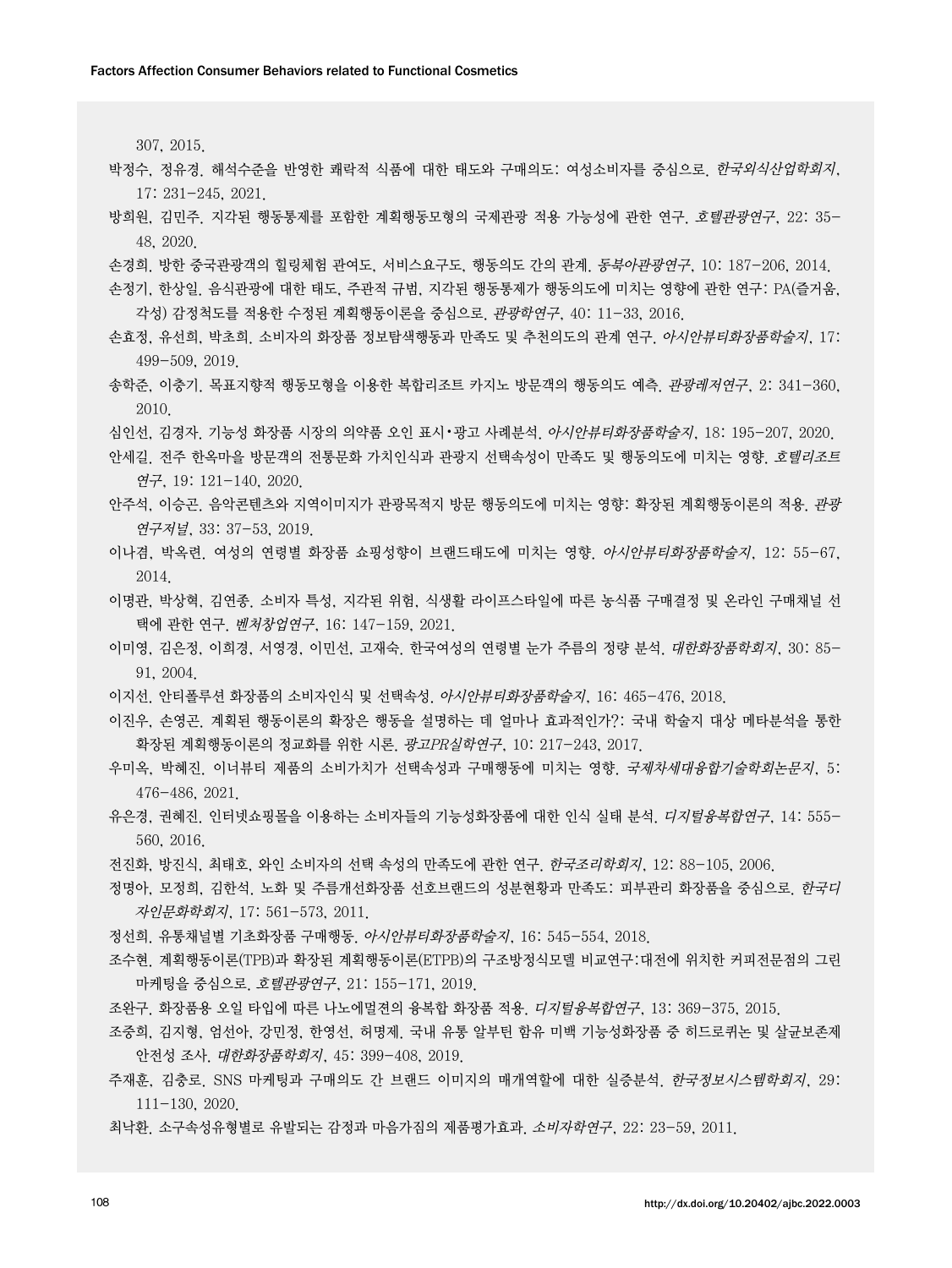최성훈. 여가•레크리에이션 분야에서 활용 가능한 운동지속 검사지의 타당도검증. 한국체육학회지, 43: 237-247, 2004. 최주영, 김경희, 김미숙. 한•중•일 삼국여대생들의 화장품구매실태 연구. 한국의류학회지, 31: 1772-1783, 2007.

취홍잉, 이승구. 계획행동이론을 통한 자원봉사관광객의 계획행동과 행동의도 및 행동지속성에 관한 연구. 호텔경영학연 구, 29: 133-142, 2020.

한덕웅, 한인순. 과속운전 행동에 영향을 미치는 심리요인들. 한국심리학회지: 건강, 6: 39-62, 2001.

허윤주, 이기종, 문화자본이 문화예술관광 태도 및 행동의도에 미치는 영향: 계획행동이론을 적용하여, *관광레저연구*, 28: 139-157, 2016.

홍창은. 커피 전문점의 선택속성이 고객만족과 서비스 애호도에 미치는 영향. Tourism Research, 40: 309-331, 2015.